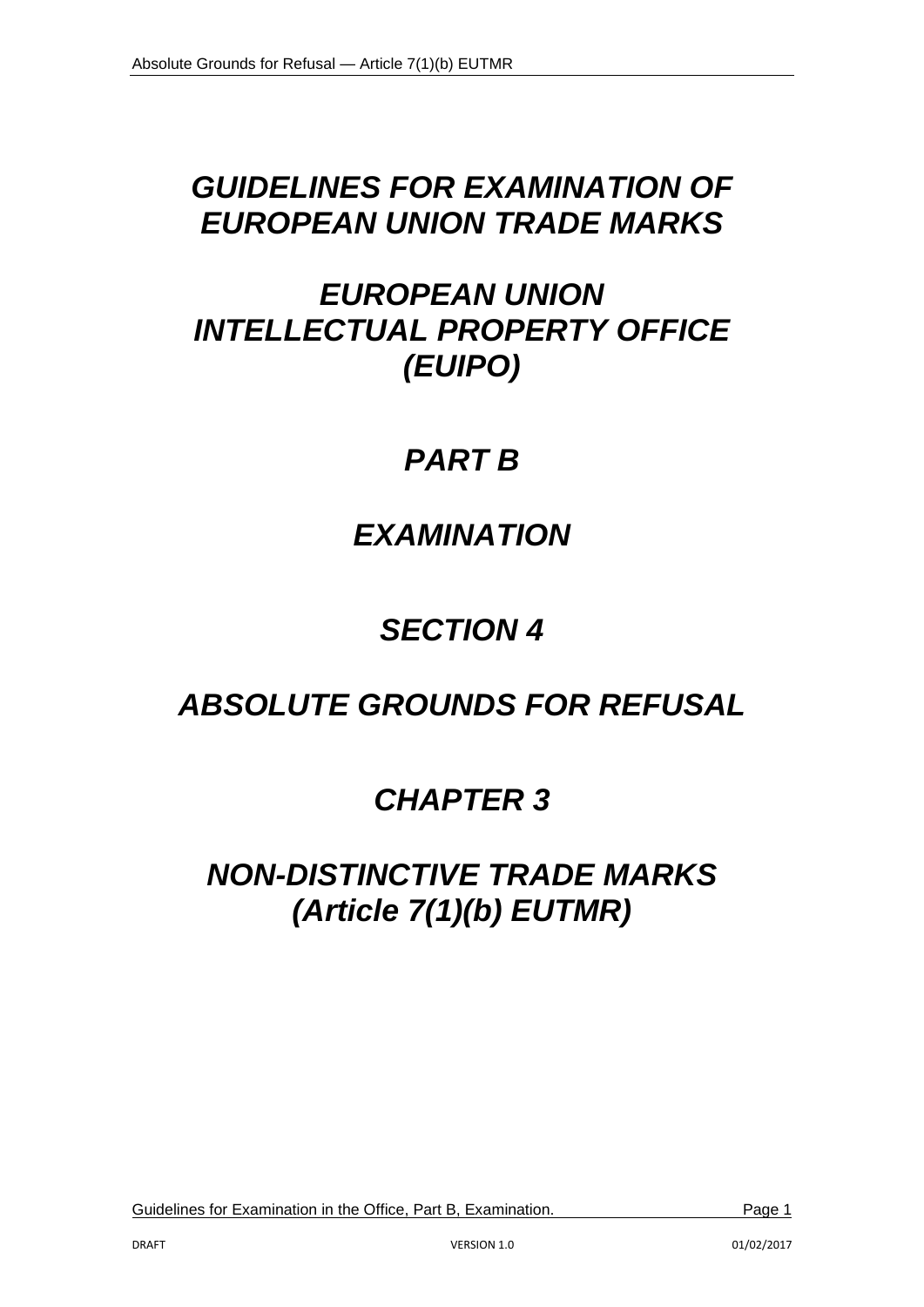# **Table of Contents**

| 1            |                                                                                                                                      |  |  |  |  |
|--------------|--------------------------------------------------------------------------------------------------------------------------------------|--|--|--|--|
| $\mathbf{2}$ |                                                                                                                                      |  |  |  |  |
| 3            |                                                                                                                                      |  |  |  |  |
| 4<br>5       | 4.1<br>4.2<br>5.1                                                                                                                    |  |  |  |  |
|              | 5.2                                                                                                                                  |  |  |  |  |
| 6            |                                                                                                                                      |  |  |  |  |
| 7            |                                                                                                                                      |  |  |  |  |
| 8            |                                                                                                                                      |  |  |  |  |
| 9            |                                                                                                                                      |  |  |  |  |
| 10           |                                                                                                                                      |  |  |  |  |
| 11           |                                                                                                                                      |  |  |  |  |
| 12           | 12.2 Shapes unrelated to the goods or services themselves 19<br>12.3 Shape of the goods themselves or shapes related to the goods or |  |  |  |  |
|              |                                                                                                                                      |  |  |  |  |
|              |                                                                                                                                      |  |  |  |  |
|              |                                                                                                                                      |  |  |  |  |
|              |                                                                                                                                      |  |  |  |  |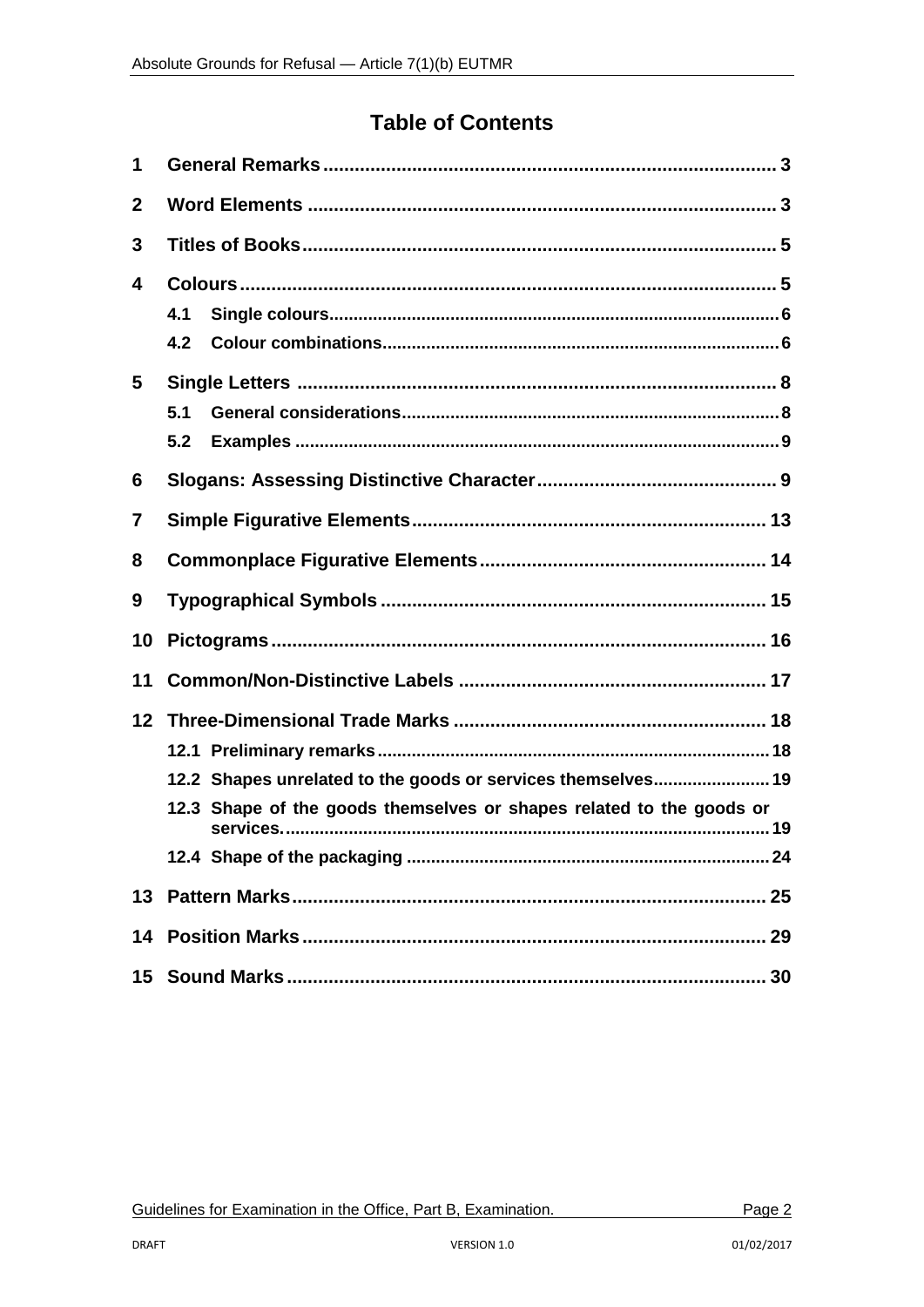# <span id="page-2-0"></span>**1 General Remarks**

According to settled case law, distinctiveness of a trade mark within the meaning of Article 7(1)(b) EUTMR means that the sign serves to identify the product and/or services in respect of which registration is applied for as originating from a particular undertaking, and thus to distinguish that product from those of other undertakings (judgments of 29/04/2004, joined cases C-468/01 P to C-472/01 P, Tabs (3D), EU:C:2004:259, § 32; 21/10/2004, C-64/02 P, Das Prinzip der Bequemlichkeit, EU:C:2004:645, § 42; and 08/05/2008, C-304/06 P, Eurohypo, EU:C:2008:261, § 66; and 21/01/2010, C-398/08 P, Vorsprung durch Technik, EU:C:2010:29, § 33). According to settled case law, such distinctiveness can be assessed only by reference first to the goods or services in respect of which registration is sought and, second, to the relevant public's perception of that sign (judgment of 12/07/2012, C-311/11 P, Wir machen das Besondere einfach EU:C:2012:460, § 24 and case law cited).

According to the case law of the European courts, a word mark that is descriptive of characteristics of goods or services for the purposes of Article 7(1)(c) EUTMR is, on that account, necessarily devoid of any distinctive character with regard to the same goods or services for the purposes of Article 7(1)(b) EUTMR (judgment of 12/06/2007, T-190/05, Twist & Pour, EU:T:2007:171, § 39).

In a similar vein, even though a given term might not be clearly descriptive with regard to the goods and services concerned, as to the point that an objection under Article 7(1)(c) EUTMR would not apply, it would still be objectionable under Article 7(1)(b) EUTMR on the ground that it will be perceived by the relevant public as only providing information on the nature of the goods and/or services concerned and not as indicating their origin. This was the case with the term 'medi', which was considered as merely providing information to the relevant public about the medical or therapeutic purpose of the goods or of their general reference to the medical field (judgment of 12/07/2012, T-470/09, Medi, EU:T:2012:369, § 22).

An objection under Article 7(1)(b) EUTMR would also apply in those cases where the lexical structure employed, although not correct from a grammatical point of view, can be considered to be common in advertising language and in the commercial context at issue. This was the case of the combination 'ECO PRO', where the laudatory element PRO is placed after the descriptive element ECO and which would be perceived by the relevant public as an indication that the designated goods are intended for 'ecological professionals' or are 'ecological supporting' (judgment of 25/04/2013, T-145/12, Eco Pro, EU:T:2013:220, § 29-32).

# <span id="page-2-1"></span>**2 Word Elements**

Words are non-distinctive or cannot confer distinctiveness on a composite sign if they are so frequently used that they have lost any capacity to distinguish goods and services. The following terms, alone or in combination with other unregistrable elements, fall foul of this provision.

Terms merely denoting a particular **positive or appealing quality or function** of the goods and services should be refused if applied for either alone or in combination with descriptive terms: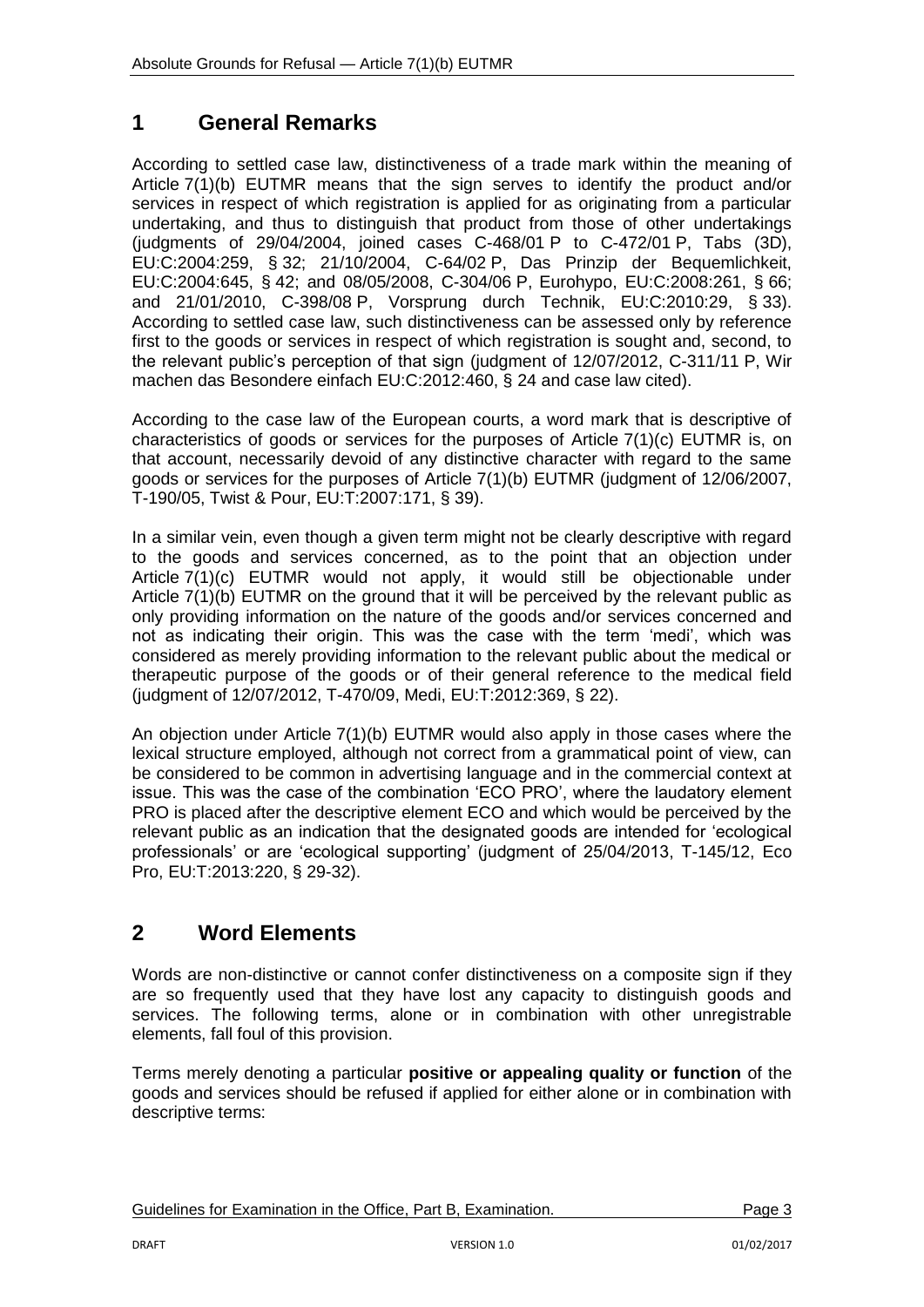- **ECO** as denoting 'ecological' (judgments of 24/04/2012, T-328/11, EcoPerfect, EU:T:2012:197, § 25 and of 15/01/2013, T-625/11, EcoDoor, EU:T:2013:14,  $§$  21);
- **FLEX** and **FLEXI** as referring to "flexible" (T-352/12 FLEXI, ECLI:EU:T:2014:519 §20-21)
- **GREEN** as being environmentally friendly (T-106/14, Grenworld, ECLI:EU:T:2015:123, § 24);
- **MEDI** as referring to 'medical' (judgment of 12/07/2012, T-470/09, Medi, EU:T:2012:369);
- **MULTI** as referring to 'much, many, more than one' (decision of 2 17/11/2005, R 904/2004-2, MULTI);
- **MINI** as denoting 'very small' or 'tiny' (decision of 17/12/1999, R 62/1999-2, MINIRISC)
- **MEGA** as denoting "big" (T-137/13 Megarail, ECLI:EU:T:2015:232 § 38);
- **Premium/PREMIUM** as referring to 'best quality' (judgments of 22/05/2012, T-60/11, Suisse Premium, EU:T:2014:25, § 46-49, 56, 58; and of 17/01/2013, joined cases T-582/11 and T-583/11, Premium XL / Premium L, EU:T:2013:24, § 26);
- **PLUS** as denoting 'additional, extra, of superior quality, excellent of its kind'. (decision of 15/12/1999, R 329/1999-1, PLATINUM PLUS);
- **SUPER** for highlighting the positive qualities of the goods or services (T-464/08 superleggera, ECLI:EU:T:2010:212 §23-30 and T-86/01 Kit Super Pro, ECLI:EU:T:2002:279 § 26)
- **ULTRA**<sup>1</sup> as denoting 'extremely' (decision of 09/12/2002, R 333/2002-1, ULTRAFLEX);
- **UNIVERSAL** as referring to goods that fit for general or universal use (judgment of 02/05/2012, T-435/11, UniversalPHOLED, EU:T:2012:210, § 22, 28).

**Top level domain** endings, such as '**.com'**, only indicate the place where information can be found on the internet and thus cannot render a descriptive or otherwise objectionable mark registrable. Therefore, [www.books.com](http://www.books.com/) is as objectionable for printed matter as the term 'books' alone. This was confirmed by the General Court in its judgment of 21/11/2012, T-338/11, Photos/com, EU:T:2012:614, § 22, where it was stated that the element '.com' is a technical and generic element, the use of which is required in the normal structure of the address of a commercial internet site. Furthermore, it may also indicate that the goods and services covered by the trade mark application can be obtained or viewed online, or are internet related. Accordingly,

**<sup>.</sup>** 1 Amended on 23/06/2010.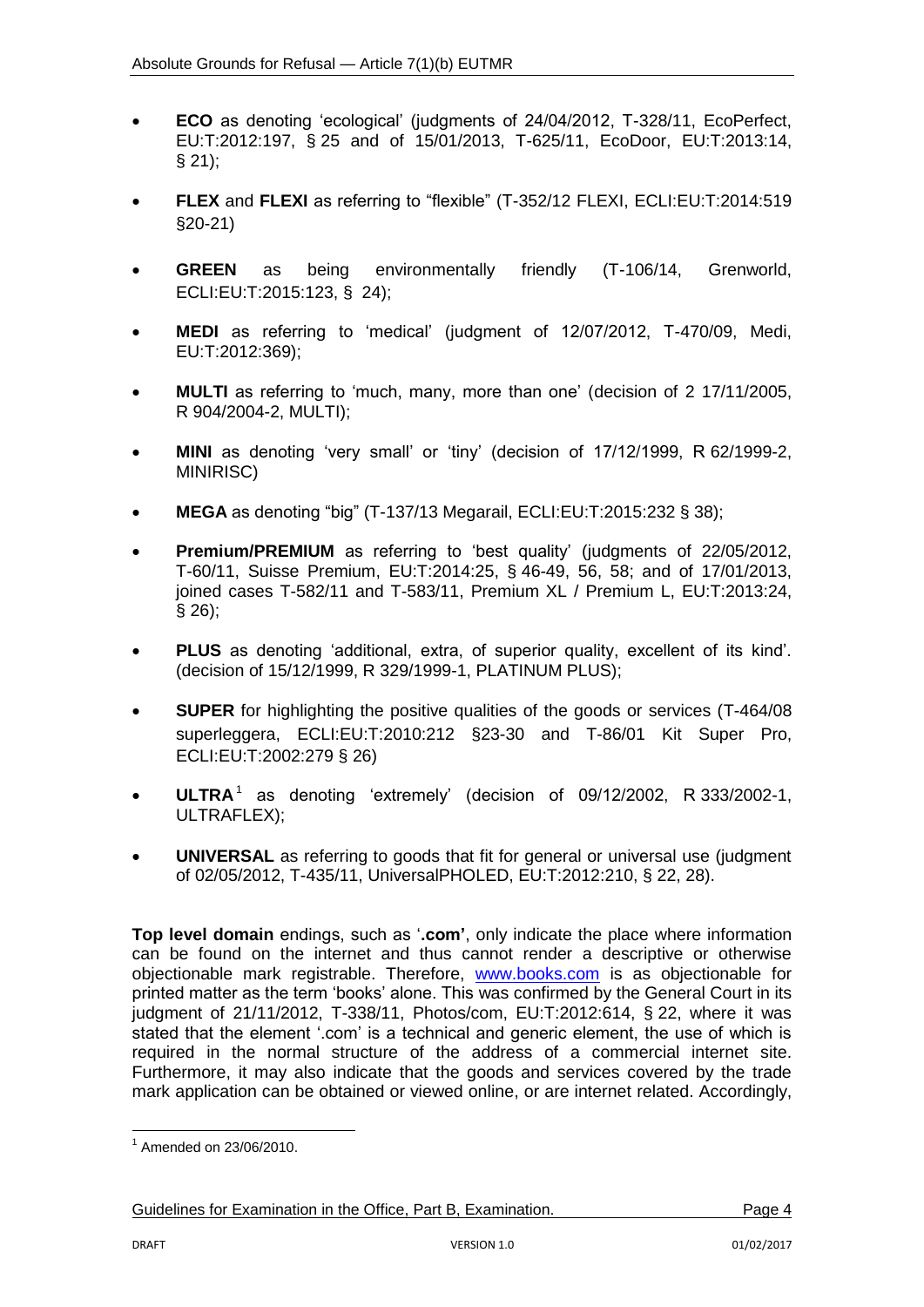the element in question must also be considered to be devoid of distinctive character in respect of the goods or services concerned.

**Abbreviations** of the **legal form of a company** such as Ltd., GmbH, etc. cannot add to the distinctiveness of a sign.

Names of individual persons are distinctive, irrespective of the frequency of the name and even in the case of the most common surnames (such as Jones or García, judgment of 16/09/2004, C-404/02, Nichols, EU:C:2004:538, § 26, 30) and prominent persons (including heads of states). However, an objection will be raised if the name can **also** be perceived as a non-distinctive term in relation to the goods and services (e.g. 'Baker' for pastry products).

## <span id="page-4-0"></span>**3 Titles of Books**

Trade marks consisting solely of a famous story or book title may be non-distinctive under Article 7(1)(b) EUTMR in relation to goods and services that could have that story as their subject matter. The reason for this is that certain stories (or their titles) have been established for so long and become so well known that they have 'entered into the language' and are incapable of being ascribed any meaning other than that of a particular story.

For example, 'Peter Pan', 'Cinderella' and 'The Iliad' are perfectly capable of being distinctive trade marks for paint, clothing or pencils. However, they are incapable of performing a distinctive role in relation to books or films, for example, because consumers will simply think that these goods refer to the story of Peter Pan or Cinderella, this being the only meaning of the terms concerned.

Objections should only be raised in such cases where the title in question is famous enough to be truly well known to the relevant consumer and where the mark can be perceived in the context of the goods/services as primarily signifying a famous story or book title. A finding of non-distinctiveness in this regard will be more likely where it can be shown that a large number of published versions of the story have appeared and/or where there have been numerous television, theatre and film adaptations reaching a wide audience, in particular when a work has passed into the public domain once copyright protection has expired. In cases where copyright is still running, the Office will presume good faith and register the mark (which can later be the subject of a cancellation action if the applicant was not entitled to file the EUTM application).

Depending on the nature of the mark in question, an objection may be taken in relation to printed matter, films, recordings, plays and shows (this is not an exhaustive list).

# <span id="page-4-1"></span>**4 Colours**

This paragraph is concerned with single colours or combinations of colours as such ('colour per se').

Where colours or colour combinations as such are applied for, the appropriate examination standard is whether they are distinctive either if applied to the goods or their packaging, or if used in the context of delivery of services. It is a sufficient ground for a mark to be refused if the mark is not distinctive in either of these situations. For colour combinations, examination of distinctiveness should be based on the

Guidelines for Examination in the Office, Part B, Examination. The Contract of Page 5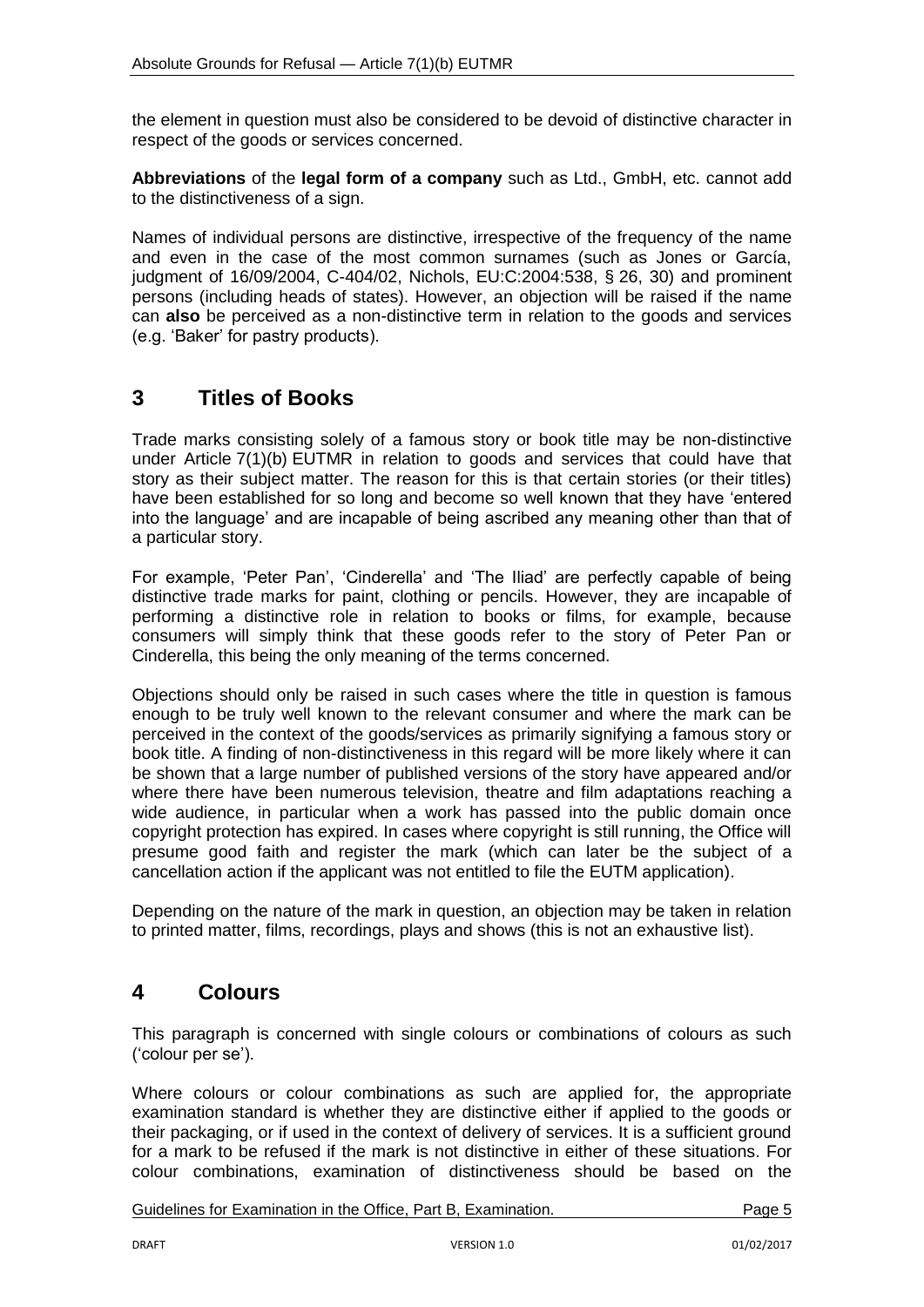assumption that the colour combination in the way it is filed appears on the goods or their packaging, or in advertisements or promotional material for the services.

## <span id="page-5-0"></span>**4.1 Single colours**

As regards the registration as trade marks of colours per se, the fact that the number of colours actually available is limited means that a small number of trade mark registrations for certain services or goods could exhaust the entire range of colours available. Such an extensive monopoly would be incompatible with a system of undistorted competition, in particular because it could have the effect of creating an unjustified competitive advantage for a single trader. Nor would it be conducive to economic development or the fostering of the spirit of enterprise for established traders to be able to register the entire range of colours that is in fact available for their own benefit, to the detriment of new traders (judgment of 06/05/2003, C-104/01, Libertel, EU:C:2003:244).

As has been confirmed by the Court of Justice, consumers are not in the habit of making assumptions about the origin of goods based on their colour or the colour of their packaging, in the absence of any graphic or word element, because as a rule a colour per se is not used as a means of identification in current commercial practice (judgment of 06/05/2003, C-104/01, Libertel, EU:C:2003:244). A colour is not normally inherently capable of distinguishing the goods of a particular undertaking (para. 65). Therefore, single colours are not distinctive for any goods and services except under very special circumstances.

Such very special circumstances require the applicant to demonstrate that the mark is absolutely unusual or striking in relation to these specific goods. These cases will be extremely rare, for example in the case of the colour black for milk. It is not necessary for a refusal that one of the factors listed in paragraph 4.2 below is present, but if this is the case, it should be used as a further argument in support of the refusal. Where the single colour is found to be commonly used in the relevant sector(s) and/or to serve a decorative or functional purpose, the colour must be refused. The public interest is, according to the Court, an obstacle to the monopolisation of a single colour irrespective of whether the relevant field of interest belongs to a very specific market segment (judgment of 13/09/2010, T-97/08, Colour (shade of orange) II, EU:T:2010:396, § 44-47).

### <span id="page-5-1"></span>**4.2 Colour combinations**

Where a combination of colours per se is applied for, the graphic representation filed must spatially delineate these colours so as to determine the scope of the right applied for. The graphic representation should clearly indicate the proportion and position of the various colours, thus systematically arranging them by associating the colours in a predetermined and uniform way (judgments of 24/06/2004, C-49/02, Blau/Gelb, EU:C:2004:384, § 33; 06/05/2003, C-104/01, Libertel, EU:C:2003:244).

For example, a mark comprising a small yellow stripe on top of red is different from red and yellow presented in even proportions, with red on the left side. An abstract claim, in particular to two colours 'in any possible combination' or 'in any proportion', is not allowable and leads to an objection under Article 7(1)(a) EUTMR (decision of 27/07/2004, R 730/2001-4, GELB/BLAU/ROT, § 34). This must be distinguished from the indication of how the colour combination would appear on the product, which is not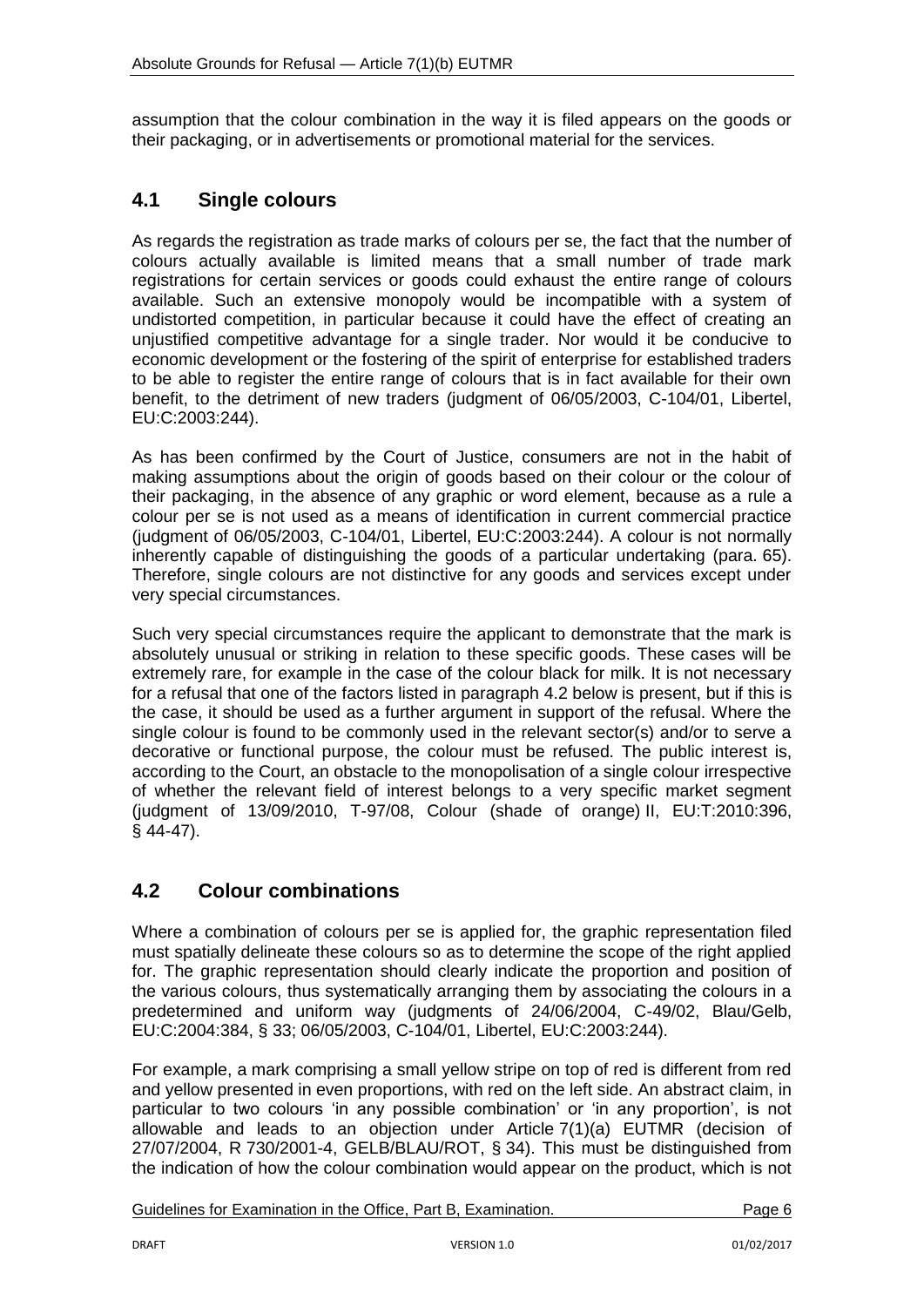required because what matters in connection with the assessment of inherent distinctiveness is the subject matter of the registration, not the way it is or can be used on the product.

In the case of a colour combination, a refusal can only be based on specific facts or arguments, and where such specific arguments to refuse are not established, the mark must be accepted. If one of the two colours is either the commonplace colour for the product or the natural colour of the product, that is to say, a colour is added to the usual or natural colour of the product, an objection applies in the same way as if there were only one colour. Example: grey is the usual colour for the grip of gardening tools, and white is the natural colour of washing tablets. Therefore, a washing tablet that is white with another layer in red is in fact to be judged as a case that involves the addition of a colour.

The situations in which a combination of two colours should nevertheless be refused include the following.

- In many instances, a colour would merely be a decorative element of the goods or comply with the consumer's request (e.g. colours of cars or T-shirts), irrespective of the number of colours concerned.
- A colour can be the nature of the goods (e.g. for tints).
- A colour can be technically functional (e.g. colour red for fire extinguishers, various colours used for electric cables).
- A colour may also be usual (e.g. again, red for fire extinguishers, yellow for postal services in many countries).
- A colour may indicate a particular characteristic of the goods such as a flavour (yellow for lemon flavour, pink for strawberry flavour).
- A colour combination should also be refused if the existence of the colour combination can already be found on the market, in particular if used by different competitors (e.g. the Office proved that the colour combination red and yellow is used by various enterprises on beer and soft drink cans).

In all these cases the trade mark should be objected to but with careful analysis of the goods and services concerned and the situation on the market.

The criteria to assess the distinctiveness of colour marks designating services should not be different from those applicable to colour marks designating goods (as recalled by the General Court in its judgment of 12/11/2010, T-404/09, Grau/Rot, EU:T:2010:466). In this case, the colour combination applied for was considered not to differ for the relevant consumer in a perceptible manner from the colours generally used for the services concerned. The General Court concluded that the colour combination applied for was very close to the combination 'white/red' used on the railway crossing gates and traffic signs associated with train traffic and that the sign, as a whole, would be recognised by the relevant public as a functional or decorative element and not as an indication of the commercial origin of the services.

The higher the number of colours is, the less distinctiveness is likely, because of the difficulty of memorising a high number of different colours and their sequence.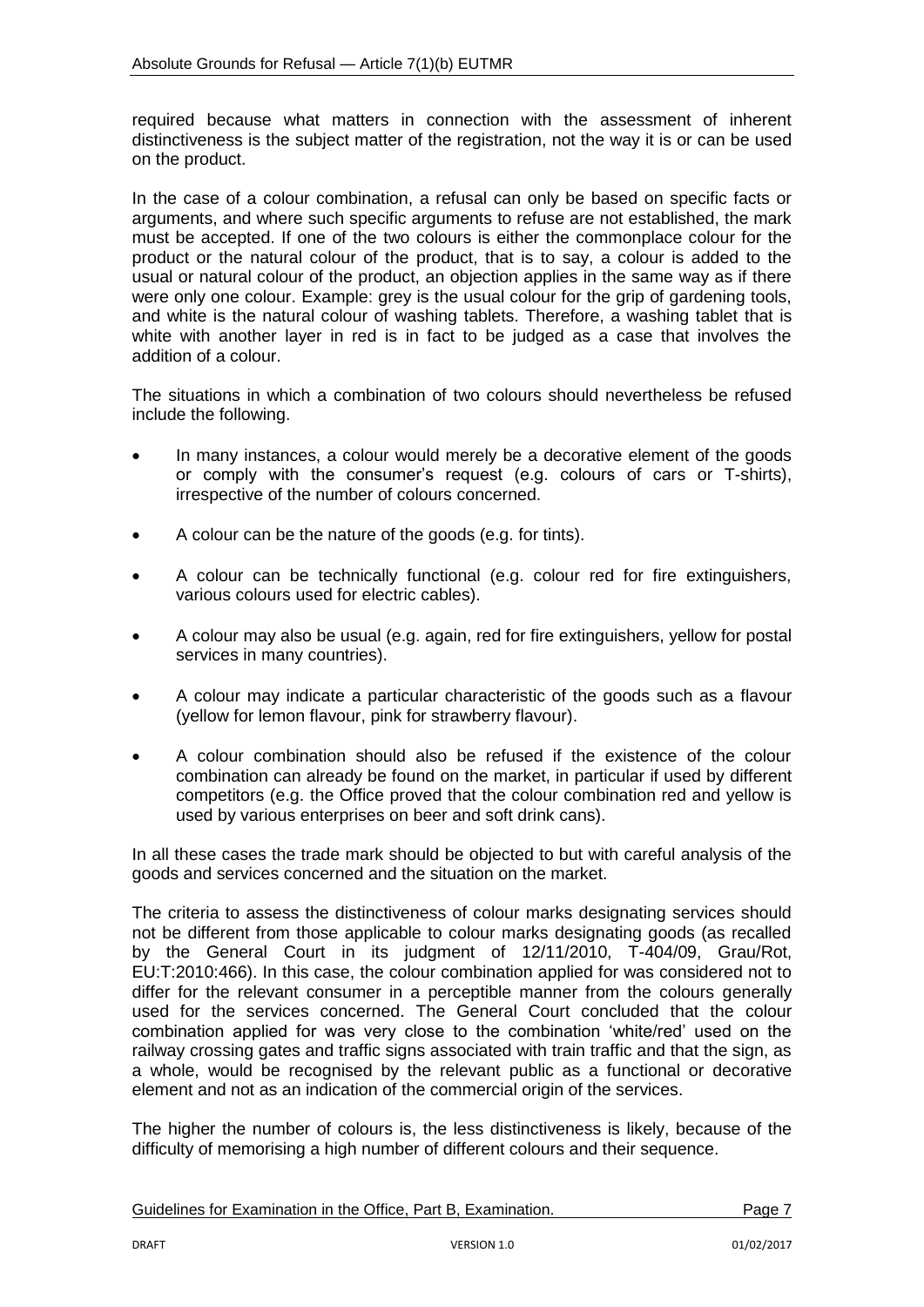For the names of colours see Guidelines, Part B Examination, Section 4 Absolute Grounds for refusal, Chapter 4: Descriptive trade marks.

# <span id="page-7-0"></span>**5 Single Letters<sup>2</sup>**

### <span id="page-7-1"></span>**5.1 General considerations**

In its judgment of 09/09/2010, C-265/09 P, α, EU:C:2010:508, the Court of Justice ruled that, in the case of trade marks consisting of single letters represented in standard characters with no graphic modifications, it is necessary to assess whether the sign at issue is capable of distinguishing the different goods and services in the context of an **examination, based on the facts, focusing on the goods or services concerned** (para. 39).

The Court recalled that, according to Article 4 EUTMR, letters are among the categories of signs of which an European Union trade mark may consist, provided that they are capable of distinguishing the goods or services of one undertaking from those of other undertakings (para. 28), and emphasised that registration of a sign as a trade mark does not require a specific level of linguistic or artistic creativity or imaginativeness on the part of the applicant.

Although acknowledging that it is legitimate to take into account the difficulties in establishing distinctiveness that may be associated with certain categories of trade marks because of their very nature, and that it may prove more difficult to establish distinctiveness for marks consisting of a single letter than for other word marks (para. 39), the Court clearly stated that these circumstances do not justify laying down specific criteria supplementing or derogating from application of the criterion of distinctiveness as interpreted in the case law (paras 33-39).

As to the burden of proof, the Court stated that, when examining absolute grounds for refusal, the Office is required under Article 76(1) EUTMR to examine, of its own motion, the relevant facts that might lead it to raise an objection under Article 7(1) EUTMR and that that requirement cannot be made relative or reversed to the detriment of the EUTM applicant (paras 55-58). Therefore, it is for the Office to explain, with reasons, why a trade mark consisting of a single letter represented in standard characters is devoid of any distinctive character.

It is therefore necessary to carry out a thorough examination based on the **specific factual circumstances of the case** in order to assess if a given single letter represented in standard characters can function as a trade mark in respect of the goods/services concerned. This need for a factual assessment implies that it is not possible to rely on assumptions (such as that consumers are generally not accustomed to seeing single letters as trade marks).

Consequently, when examining single-letter trade marks, generic, unsubstantiated arguments, such as those relating to the availability of signs, should be avoided, given the limited number of letters. The Office is obliged to establish, on the basis of a factual assessment, why the trade mark applied for would be objectionable.

 2 This part deals with single letters under Article 7(1)(b) EUTMR. For single letters under Article 7(1)(c) EUTMR, see Guidelines, Part B Examination, Section 4 Absolute Grounds for refusal, Chapter 4: Descriptive trade marks.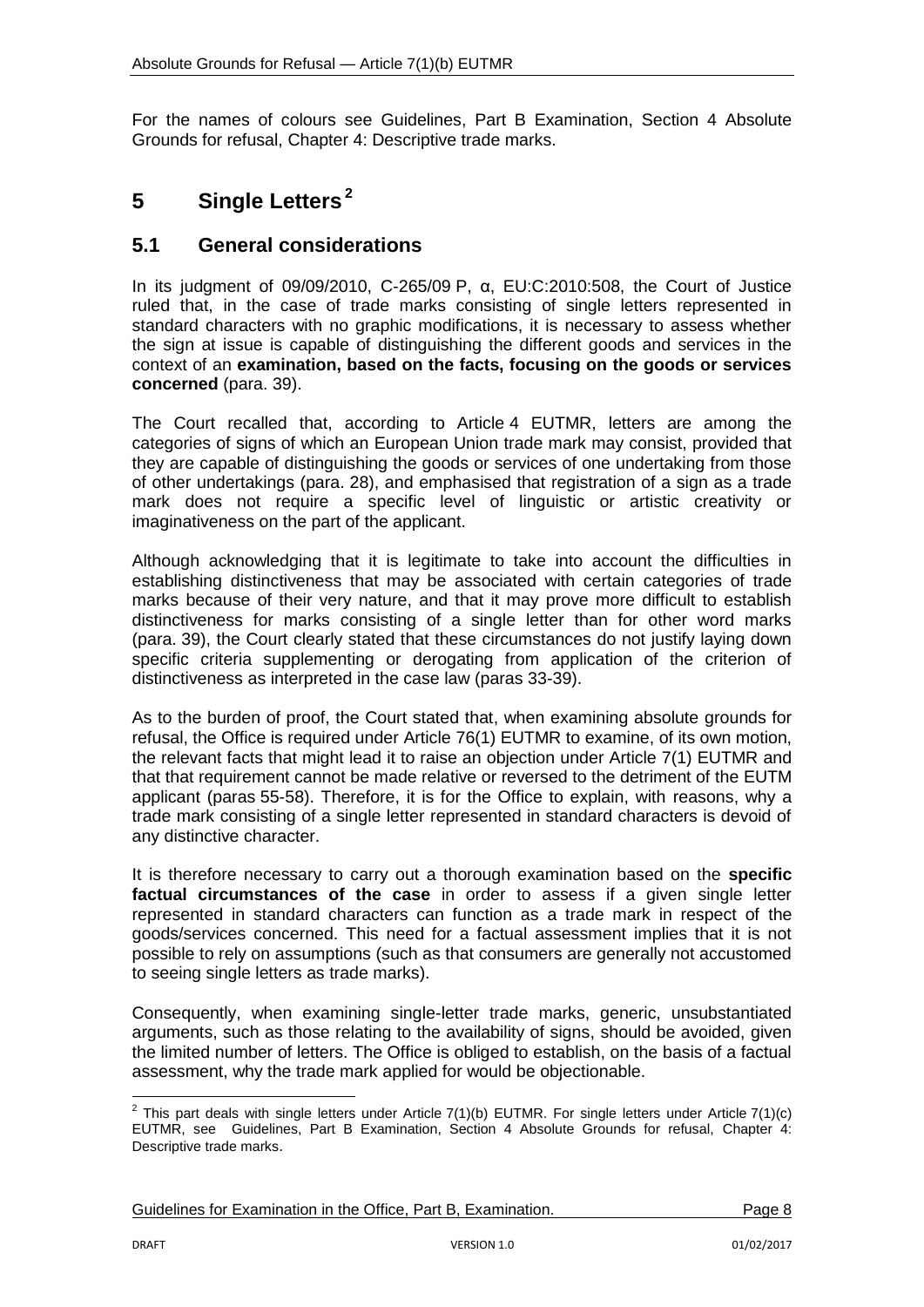It is therefore clear that the examination of single-letter trade marks should be thorough and stringent, and that each case calls for careful examination of whether a given letter can be considered inherently distinctive for the goods and/or services concerned.

### <span id="page-8-0"></span>**5.2 Examples**

For instance, in technical domains such as those involving computers, machines, motors and tools, it is more likely that single letters will be perceived as technical, model or catalogue references rather than as indicators of origin, although the fact that this is the case should result from a factual assessment.

Depending on the outcome of the prior examination, a trade mark consisting of a single letter represented in standard characters might be objectionable under Article 7(1)(b) EUTMR on the ground that it is devoid of inherent distinctiveness for the goods and/or services concerned or part thereof.

This would be the case, for example, for a trade mark consisting of the single letter 'C' for 'fruit juices', as this letter is commonly used to designate vitamin C. The relevant public would not perceive it as a sign distinguishing the commercial origin of the goods in question.

Another example of lack of distinctiveness would be a single-letter trade mark applied for in respect of toy cubes (of the sort often used to teach children how to construct words by combining letters appearing on the cubes themselves) that does not describe the product as such.

Although in this case there is no direct descriptive relationship between the letters and the goods, a trade mark consisting of a single letter would lack distinctiveness, because, when it comes to toy cubes, consumers are more used to seeing single letters as having either a functional or a utilitarian connotation, rather than as indicators of commercial origin.

However, if it cannot be established that a given single letter is devoid of any distinctive character for the goods and/or services concerned, then it should be accepted, even if represented in standard characters or in a fairly basic manner.

For example, the letter  $\mathbf{V} \mathbf{V}$  was accepted in respect of *transport; packaging and storage of goods; travel arrangement* in Class 39 and *services for providing food and drink; temporary accommodation* in Class 43 (decision of 30/09/2010, R 1008/2010-2, W (fig.), § 12-21).

For further examples see Guidelines, Part B Examination, Section 4 Absolute Grounds for refusal, Chapter 4: Descriptive trade marks.

## <span id="page-8-1"></span>**6 Slogans: Assessing Distinctive Character**

The Court of Justice has ruled that it is inappropriate to apply to slogans stricter criteria than those applicable to other types of signs when assessing their distinctive character (judgment of 12/07/12, C-311/11 P, Wir machen das Besondere einfach, EU:C:2012:460 and case law cited).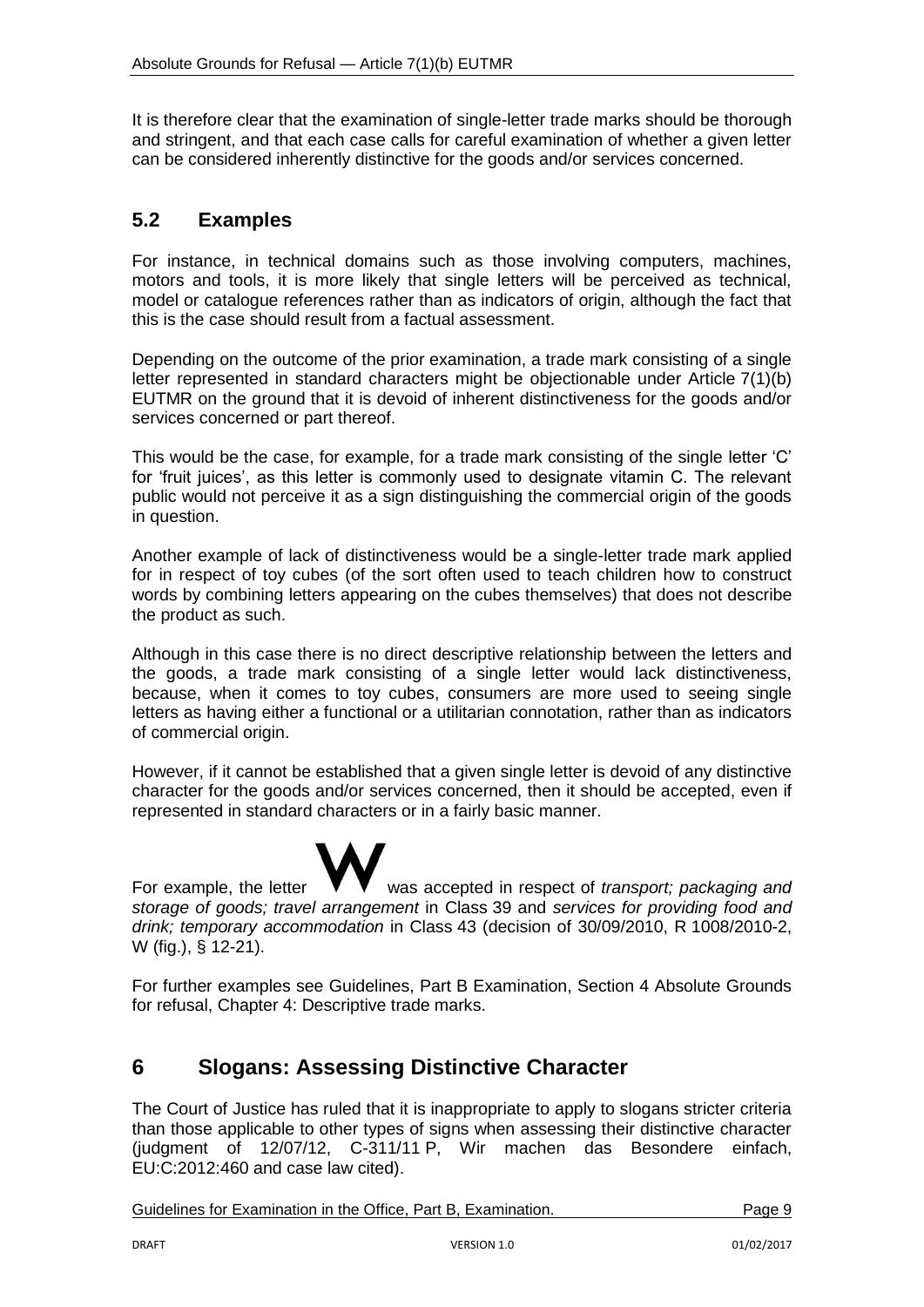Advertising slogans are objectionable under Article 7(1)(b) EUTMR when the relevant public perceives them as a mere promotional formula. However, they are deemed to be distinctive if, apart from their promotional function, the public perceives them as an indication of the commercial origin of the goods or services in question.

The Court of Justice has provided the **following criteria** that should be used when assessing the distinctive character of a slogan (judgments of 21/01/2010, C-398/08 P, Vorsprung durch Technik, EU:C:2010:29, § 47; 13/04/2011, T-523/09, Wir machen das Besondere einfach, EU:T:2011:175, § 37).

An advertising slogan is likely to be distinctive whenever it is seen as more than a mere advertising message extolling the qualities of the goods or services in question because it:

- constitutes a play on words and/or
- introduces elements of conceptual intrigue or surprise, so that it may be perceived as imaginative, surprising or unexpected, and/or
- has some particular originality or resonance and/or
- triggers in the minds of the relevant public a cognitive process or requires an interpretative effort.

In addition to the above, the following characteristics of a slogan may contribute towards a finding of distinctiveness:

- unusual syntactic structures
- the use of linguistic and stylistic devices, such as alliteration, metaphors, rhyme, paradox, etc.

However, the use of unorthodox grammatical forms must be carefully assessed because advertising slogans are often written in a simplified form, in such a way as to make them more concise and snappier (inter alia, judgment of 24/01/2008, T-88/06, Safety 1st, EU:T:2008:15, § 40). This means that a lack of grammatical elements such as definite articles or pronouns (THE, IT, etc.), conjunctions (OR, AND, etc.) or prepositions (OF, FOR, etc.) may not always be sufficient to make the slogan distinctive. In 'Safety 1st', the Court considered that the use of '1st' instead of 'FIRST' was not sufficiently unorthodox to add distinctiveness to the mark.

A slogan whose meaning is vague or impenetrable or whose interpretation requires considerable mental effort on the part of the relevant consumers is also likely to be distinctive since consumers would not be able to establish a clear and direct link with the goods and services for which the trade mark is protected.

The fact that the **relevant public is a specialist one** and its degree of attention is higher than average cannot decisively influence the legal criteria used to assess the distinctive character of a sign. As stated by the Court of Justice, 'it does not necessarily follow that a weaker distinctive character of a sign is sufficient where the relevant public is specialist' (judgment of 12/07/12, C-311/11 P, Wir machen das Besondere einfach, EU:C:2012:460, § 48).

Moreover, according to well-established case law from the General Court, the level of attention of the relevant public may be **relatively low** when it comes to promotional indications, whether what is involved are average end consumers or a more attentive public made up of specialists or circumspect consumers. This finding is applicable even for goods and/or services where the level of attention of the relevant public is generally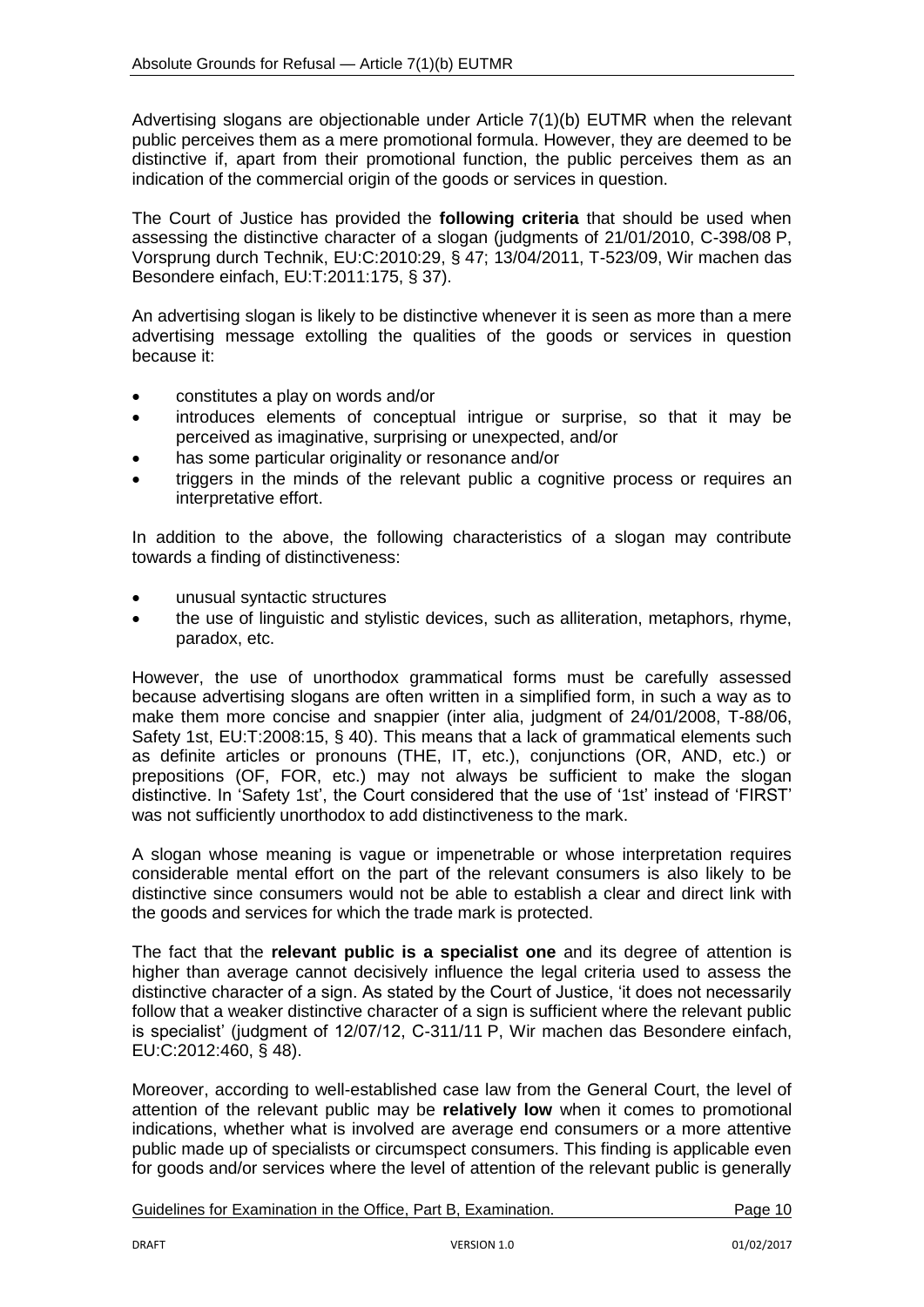high, such as financial and monetary services (judgments of 29/01/2015, T-609/13, SO WHAT DO I DO WITH MY MONEY, EU:T:2015:688, § 27; T-59/14, INVESTING FOR A NEW WORLD, EU:T:2015:56, § 27 and cited case law).

The following examples show some of the different functions that slogans may serve and the arguments that can support an **objection** under Article 7(1)(b) EUTMR.

| <b>EUTM</b>                                                                                                                                                                                                                                                                                                                                                                                                                                                                                                                                                                                                                                                                                                                                                                                                                                                                 | <b>Main function</b>                    | <b>Case No</b>                                  |  |  |
|-----------------------------------------------------------------------------------------------------------------------------------------------------------------------------------------------------------------------------------------------------------------------------------------------------------------------------------------------------------------------------------------------------------------------------------------------------------------------------------------------------------------------------------------------------------------------------------------------------------------------------------------------------------------------------------------------------------------------------------------------------------------------------------------------------------------------------------------------------------------------------|-----------------------------------------|-------------------------------------------------|--|--|
| EUTM No 5 904 438<br>MORE THAN JUST A CARD<br>for Class 36<br>(bank, credit and debit card services)                                                                                                                                                                                                                                                                                                                                                                                                                                                                                                                                                                                                                                                                                                                                                                        | Customer service statement              | R 1608/2007-4                                   |  |  |
| Objected to under Article 7(1)(b) EUTMR                                                                                                                                                                                                                                                                                                                                                                                                                                                                                                                                                                                                                                                                                                                                                                                                                                     |                                         |                                                 |  |  |
| The slogan merely conveys information about the goods and services for which protection is sought. It is<br>the kind of language an English speaker would use to describe a bank card that is a little out of the<br>ordinary. It conveys the notion that the card has welcome features that are not obvious at first sight. The<br>fact that the slogan leaves open what these features are, that is to say, that the mark does not describe a<br>specific service or characteristic of the 'card', does not make the mark distinctive.                                                                                                                                                                                                                                                                                                                                    |                                         |                                                 |  |  |
| <b>EUTM</b>                                                                                                                                                                                                                                                                                                                                                                                                                                                                                                                                                                                                                                                                                                                                                                                                                                                                 | <b>Main function</b>                    | <b>Case No</b>                                  |  |  |
| EUTM No 7 394 414<br>WE PUT YOU FIRST. AND KEEP YOU<br>AHEAD<br>for Class 40                                                                                                                                                                                                                                                                                                                                                                                                                                                                                                                                                                                                                                                                                                                                                                                                | Customer service statement              | (Examiner's<br>decision<br>without BoA<br>case) |  |  |
| Objected to under Article 7(1)(b) EUTMR                                                                                                                                                                                                                                                                                                                                                                                                                                                                                                                                                                                                                                                                                                                                                                                                                                     |                                         |                                                 |  |  |
| The mark is a promotional laudatory message, highlighting the positive aspects of the services, namely<br>that they help to procure the best position in the business and maintain this position in the future.                                                                                                                                                                                                                                                                                                                                                                                                                                                                                                                                                                                                                                                             |                                         |                                                 |  |  |
| <b>EUTM</b>                                                                                                                                                                                                                                                                                                                                                                                                                                                                                                                                                                                                                                                                                                                                                                                                                                                                 | <b>Main function</b>                    | <b>Case No</b>                                  |  |  |
| EUTM No 6 173 249<br>SAVE OUR EARTH NOW<br>for Classes 3, 17, 18, 20, 22, 24, 25 and 28                                                                                                                                                                                                                                                                                                                                                                                                                                                                                                                                                                                                                                                                                                                                                                                     | Value statement or political motto      | R 1198/2008-4                                   |  |  |
| Objected to under Article 7(1)(b) EUTMR<br>The sign is a simple and straightforward appeal to take action and contribute to the Earth's well-being by<br>favouring the purchase of environment-friendly products. Contrary to the appellant's contentions that the<br>word 'now' constitutes an original element since nobody will believe that by purchasing the goods in<br>question they will literally save the Earth now, the word 'NOW' is an emotional word commonly used in<br>marketing to urge consumers to consume, to get what they want without waiting; it is a call to action. The<br>relevant consumer will immediately recognise and perceive the sign as a promotional laudatory<br>expression indicating that the goods represent an environment-friendly alternative to other goods of the<br>same sort, and not as an indication of commercial origin. |                                         |                                                 |  |  |
| <b>EUTM</b>                                                                                                                                                                                                                                                                                                                                                                                                                                                                                                                                                                                                                                                                                                                                                                                                                                                                 | <b>Main function</b>                    | <b>Case No</b>                                  |  |  |
| EUTM No 4 885 323<br>DRINK WATER, NOT SUGAR<br>for Classes 32 and 33                                                                                                                                                                                                                                                                                                                                                                                                                                                                                                                                                                                                                                                                                                                                                                                                        | Inspirational or motivational statement | R 718/2007-2                                    |  |  |
| Objected to under Article 7(1)(b) EUTMR<br>The mark is a banal slogan that merely conveys the idea that the consumer will be drinking real water<br>rather than a sugary drink. The mark lacks any secondary or covert meaning, has no fanciful elements,<br>and its message to the consumer is plain, direct and unambiguous. For these reasons, it is unlikely to be                                                                                                                                                                                                                                                                                                                                                                                                                                                                                                      |                                         |                                                 |  |  |

perceived as a sign of trade origin. It is easily seen that the mark consists merely of good counsel, namely that it is better from a health point of view to drink water that has not been sugared. What better way to promote such goods than by an expression such as DRINK WATER, NOT SUGAR? Consumers will read this with approval, but will look elsewhere on the product for the trade mark.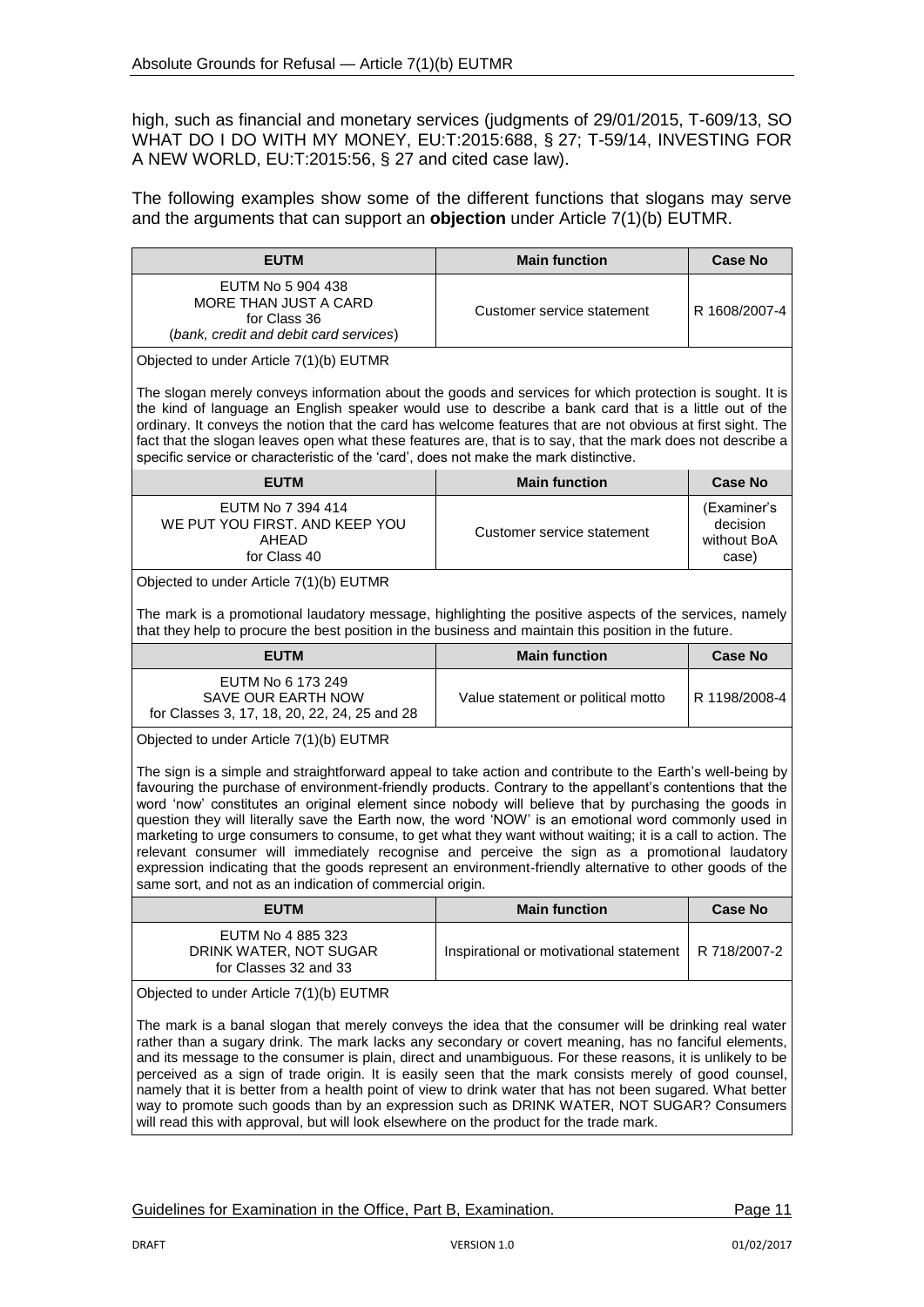| <b>EUTM</b>                                                                                                                                                                                                               | <b>Main function</b>                    | <b>Case No</b>                         |  |  |
|---------------------------------------------------------------------------------------------------------------------------------------------------------------------------------------------------------------------------|-----------------------------------------|----------------------------------------|--|--|
| DREAM IT, DO IT!<br>Classes 35, 36, 41 and 45                                                                                                                                                                             | Inspirational or motivational statement | T-186/07                               |  |  |
| The relevant English-speaking public will see this as an invitation or encouragement to achieve their<br>dreams and will understand the message that the services covered by that trade mark will allow them to<br>do so. |                                         |                                        |  |  |
| <b>Main function</b><br><b>EUTM</b><br><b>Case No</b>                                                                                                                                                                     |                                         |                                        |  |  |
| <b>VALORES DE FUTURO</b><br>for Class 41                                                                                                                                                                                  | Value statement                         | Judgment of<br>06/12/2013,<br>T-428/12 |  |  |
| Objected to under Article 7(1)(b) EUTMR                                                                                                                                                                                   |                                         |                                        |  |  |

The relevant public when confronted with the expression VALORES DE FUTURO will perceive a laudatory message whose only objective is to give a positive view of the services involved.

| <b>EUTM</b>                                    | <b>Main function</b> | <b>Case No</b>                          |
|------------------------------------------------|----------------------|-----------------------------------------|
| INVESTING FOR A NEW WORLD<br>Classes 35 and 36 | Value statement      | Judgment of<br>29/01/2015,<br>$T-59/14$ |

#### Objected to under Article 7(1)(b) EUTMR

The sign INVESTING FOR A NEW WORLD, considered as a whole, may be easily understood by the relevant public, in view of the common English words of which it consists, as meaning that the services offered are intended for a new world's needs. Given that the services covered by the mark applied for are all related to activities connected with finance and have a close link with the word 'investing', the Board of Appeal was right to find that the message conveyed by the expression 'investing for a new world' was that, when purchasing the services in question, the money or capital invested created an opportunity in a new world, which carried a positive connotation. The Court also found that the fact that the expression at issue could be interpreted in a number of ways did not alter its laudatory nature.

| <b>EUTM</b>                                        | <b>Main function</b> | Case No                                |
|----------------------------------------------------|----------------------|----------------------------------------|
| SO WHAT DO I DO WITH MY MONEY<br>Classes 35 and 36 | Value statement      | Judgment of<br>29/01/2015.<br>T-609/13 |

Objected to under Article 7(1)(b) EUTMR

The expression 'so what do I do with my money' prompts consumers to ask themselves what they should do with their financial resources and assets. In the present case, the average reasonably well-informed and reasonably observant and circumspect consumer of the services covered by the application for registration will, on reading or hearing that expression, wonder whether he or she is using his or her money effectively.

| <b>EUTM</b>                                       | <b>Main function</b> | <b>Case No</b>                         |
|---------------------------------------------------|----------------------|----------------------------------------|
| PIONEERING FOR YOU<br>Classes 7, 9, 11, 37 and 42 | Value statement      | Judgment of<br>12/12/2014.<br>T-601/13 |

Objected to under Article 7(1)(b) EUTMR

The sign would be understood as 'innovative for you'. The meaning of the sign is clear and does not leave any doubts. The structure of the sign is grammatically correct and does not trigger any mental process in order to arrive at its meaning. It is, as a whole, a simple message that could be attributed to any producer or service provider with the natural consequence that it does not indicate the origin of the goods or services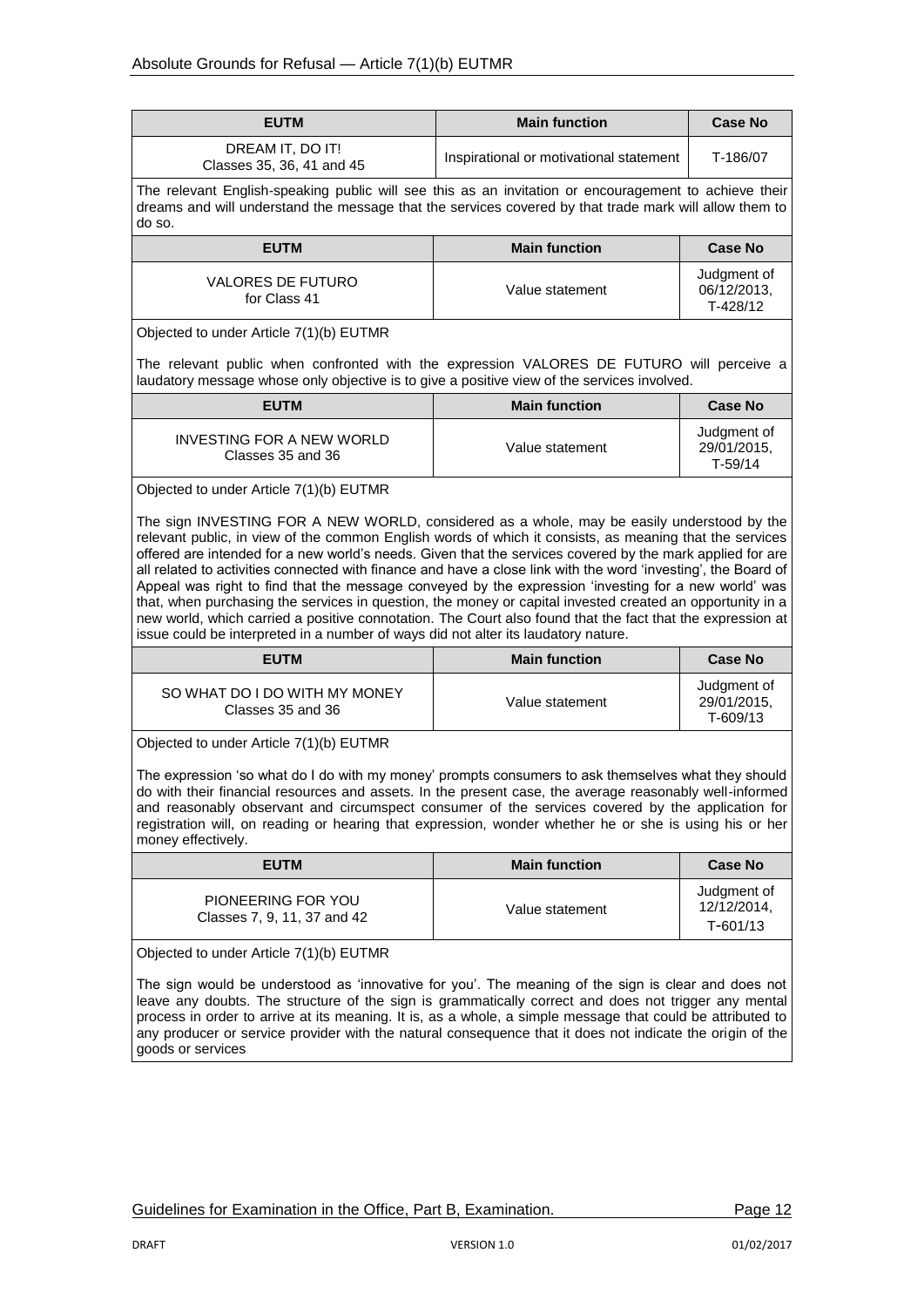#### Some examples of **accepted** slogans:

| <b>EUTM</b>                                                                                                                                                                                                                          | <b>Classes</b>                   | Case No                            |  |  |  |
|--------------------------------------------------------------------------------------------------------------------------------------------------------------------------------------------------------------------------------------|----------------------------------|------------------------------------|--|--|--|
| <b>SITEINSIGHTS</b>                                                                                                                                                                                                                  | Classes 9 and 42                 | R 879/2011-2,<br>EUTM No 9 284 597 |  |  |  |
| The mark 'SITEINSIGHTS' shows some degree of originality and expressiveness, which makes it easy to<br>remember. It contains a play on words as the word 'SITE' and the 'SIGHT' element of 'INSIGHTS' are<br>pronounced identically. |                                  |                                    |  |  |  |
| <b>EUTM</b>                                                                                                                                                                                                                          | <b>Classes</b><br><b>Case No</b> |                                    |  |  |  |
| <b>WET DUST CAN'T FLY</b><br>Classes 3, 7 and 37<br>$T-133/13$                                                                                                                                                                       |                                  |                                    |  |  |  |
| The concept of 'wet dust' is literally inaccurate, since dust is no longer dust when it is wet. Consequently,<br>the juxtaposition of those two words gives that concept a fanciful and distinctive character.                       |                                  |                                    |  |  |  |

A slogan is objectionable under Article 7(1)(c) EUTMR if it immediately conveys information about the kind, quality, intended purpose or other characteristics of the goods or services (see Guidelines, Part B Examination, Section 4 Absolute Grounds for refusal, Chapter 4: Descriptive trade marks).

## <span id="page-12-0"></span>**7 Simple Figurative Elements**

Simple geometric devices such as circles, lines, rectangles or common pentagons are unable to convey any message that can be remembered by consumers and will accordingly not be seen by them as a trade mark.

As set out by the Court, an extremely simple sign, composed of a basic geometric figure such as a circle, a line, a rectangle or a pentagon is not capable, as such, of conveying a message that consumers can remember, with the result that they will not consider it as a trade mark (judgment of 12/09/2007, T-304/05, Pentagon, EU:T:2012:271, § 22).

| Sign | G&S                                                             | Reasoning                                                                                                                                                                                                                                                                                                                                                                                                                                                                                                                                              | Case                                                                      |
|------|-----------------------------------------------------------------|--------------------------------------------------------------------------------------------------------------------------------------------------------------------------------------------------------------------------------------------------------------------------------------------------------------------------------------------------------------------------------------------------------------------------------------------------------------------------------------------------------------------------------------------------------|---------------------------------------------------------------------------|
|      | Class 33                                                        | The sign consists merely of a normal pentagon, a<br>simple geometric figure. The geometric form, if it<br>happened to be the form of the label, would be<br>perceived as having a functional or aesthetic<br>purpose rather than an origin function.                                                                                                                                                                                                                                                                                                   | Judgment of<br>12/09/2007, T-304/05,<br>Pentagon,<br>EU:T:2007:271        |
|      | Classes 9,<br>14, 16, 18,<br>21, 24, 25,<br>28, 35-39,<br>41-45 | The sign will be perceived as an excessively<br>simple geometric shape, essentially as a<br>parallelogram. To fulfil the identification function<br>of a trade mark, a parallelogram should contain<br>elements which singularise it in relation to other<br>parallelograms' representations. The<br>two<br>characteristics of the sign are the fact that it is<br>slightly inclined towards the right and that the<br>base is slightly rounded and stretched out<br>towards the left. Such nuances would not be<br>perceived by the general consumer. | Judgment of<br>13/04/2011, T-159/10,<br>Parallélogramme,<br>EU:T:2011:176 |

#### Examples of refused trade marks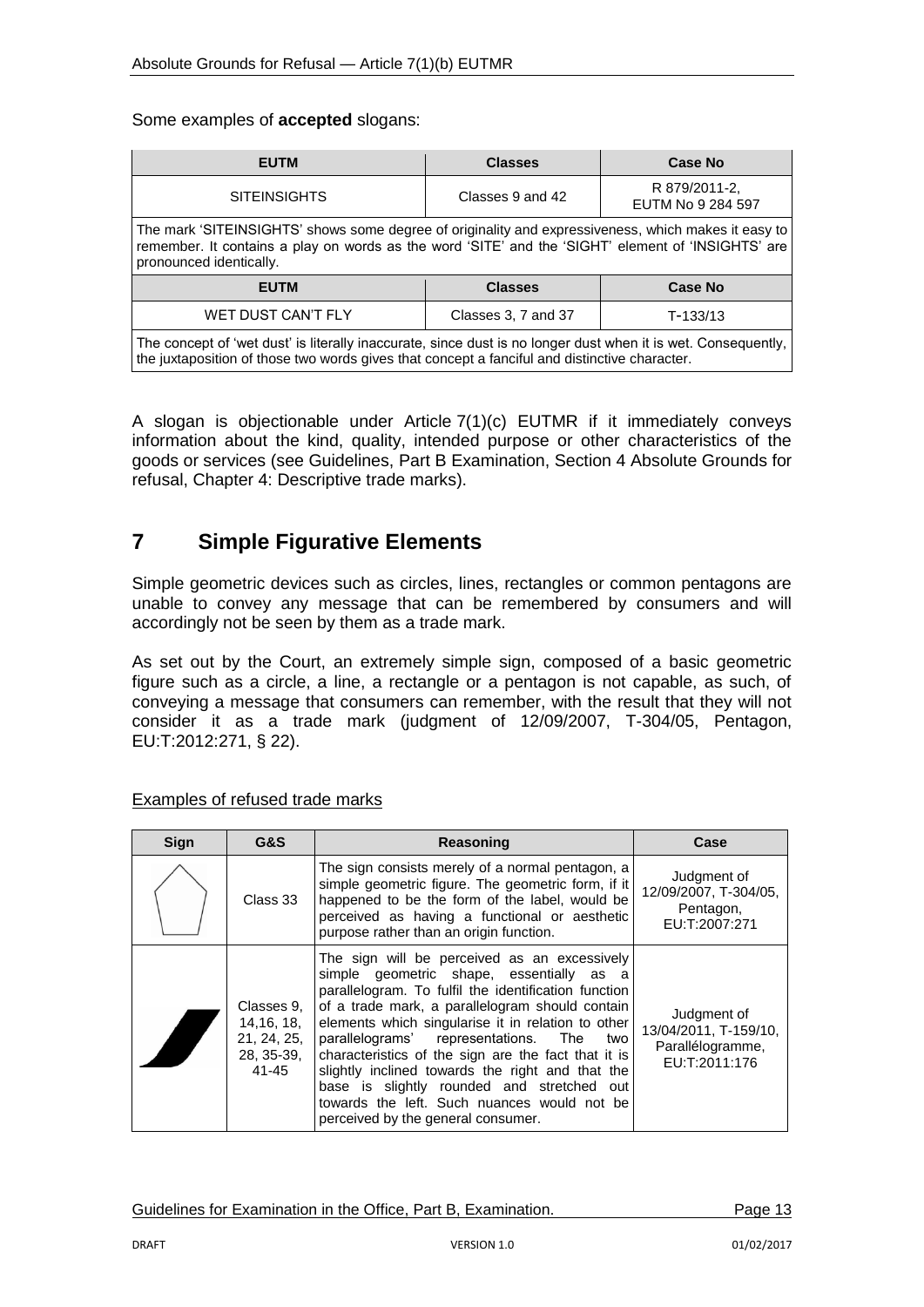| Sign | G&S                             | <b>Reasoning</b>                                                                                                                                                                                                                                                                                                                    | Case                                                                         |
|------|---------------------------------|-------------------------------------------------------------------------------------------------------------------------------------------------------------------------------------------------------------------------------------------------------------------------------------------------------------------------------------|------------------------------------------------------------------------------|
|      | Classes 14,<br>18, 25           | The sign does not contain any elements that may<br>be easily and instantly memorised by an attentive<br>relevant public. It will be perceived only as a<br>decorative element, regardless of whether it<br>relates to goods in Class 14 or to those in<br>Classes 18 and 25.                                                        | Judgment of<br>29/09/2009, T-139/08,<br>Smiley, EU:T:2009:364                |
|      | Class 9                         | The sign consists of a basic equilateral triangle.<br>The inverted configuration and red outline of the<br>triangle do not serve to endow the sign with<br>distinctive character. The sign's overall impact<br>remains that of a simple geometric shape that is<br>not capable of transmitting a trade mark message<br>prima facie. | International<br>registration<br>No 1 091 415                                |
|      | Classes 3,<br>18, 24, 43,<br>44 | The sign consists of merely a simple geometric<br>figure in green. The specific colour is commonly<br>and widely used in advertising and in the<br>marketing of goods and services for the power to<br>attract without giving any precise message.                                                                                  | Judgment of<br>09/12/2010, T-282/09,<br>Carré convexe vert,<br>EU:T:2010:508 |

#### Example of an accepted trade mark

| <b>Sign</b> | G&S               | Reasoning                                                                                                                                                                                                                                                                                                                                           | Case |
|-------------|-------------------|-----------------------------------------------------------------------------------------------------------------------------------------------------------------------------------------------------------------------------------------------------------------------------------------------------------------------------------------------------|------|
|             | Classes 35,<br>41 | The sign creates the illusion of two overlapping<br>triangles, but it is actually a single line which<br>describes a path that does not create any actual<br>triangles at all. It is not a simple juxtaposition of EUTM No 10 948 222<br>two basic shapes, but rather a creative<br>arrangement of lines giving a distinctive overall<br>impression |      |

Further examples of simple figurative elements (combined with nondistinctive/descriptive terms) can be found in Guidelines, Part B Examination, Section 4 Absolute Grounds for refusal, Chapter 4: Descriptive trade marks.

# <span id="page-13-0"></span>**8 Commonplace Figurative Elements**

In some cases, the figurative element consists of a representation of the goods and services for which the trade mark is protected. In principle, said representation is considered to be descriptive and/or devoid of distinctive character whenever it is a trueto-life portrayal of the goods and services or when it consists of a symbolic/stylised portrayal of the goods and services that does not depart significantly from the common representation of said goods and services.

In other cases, the figurative element might not represent the goods and services but might still have a direct link with the characteristics of the goods and/or services. In such cases, the sign will be considered non-distinctive, unless it is sufficiently stylised.

The following representation of a vine leaf is not distinctive for wine:

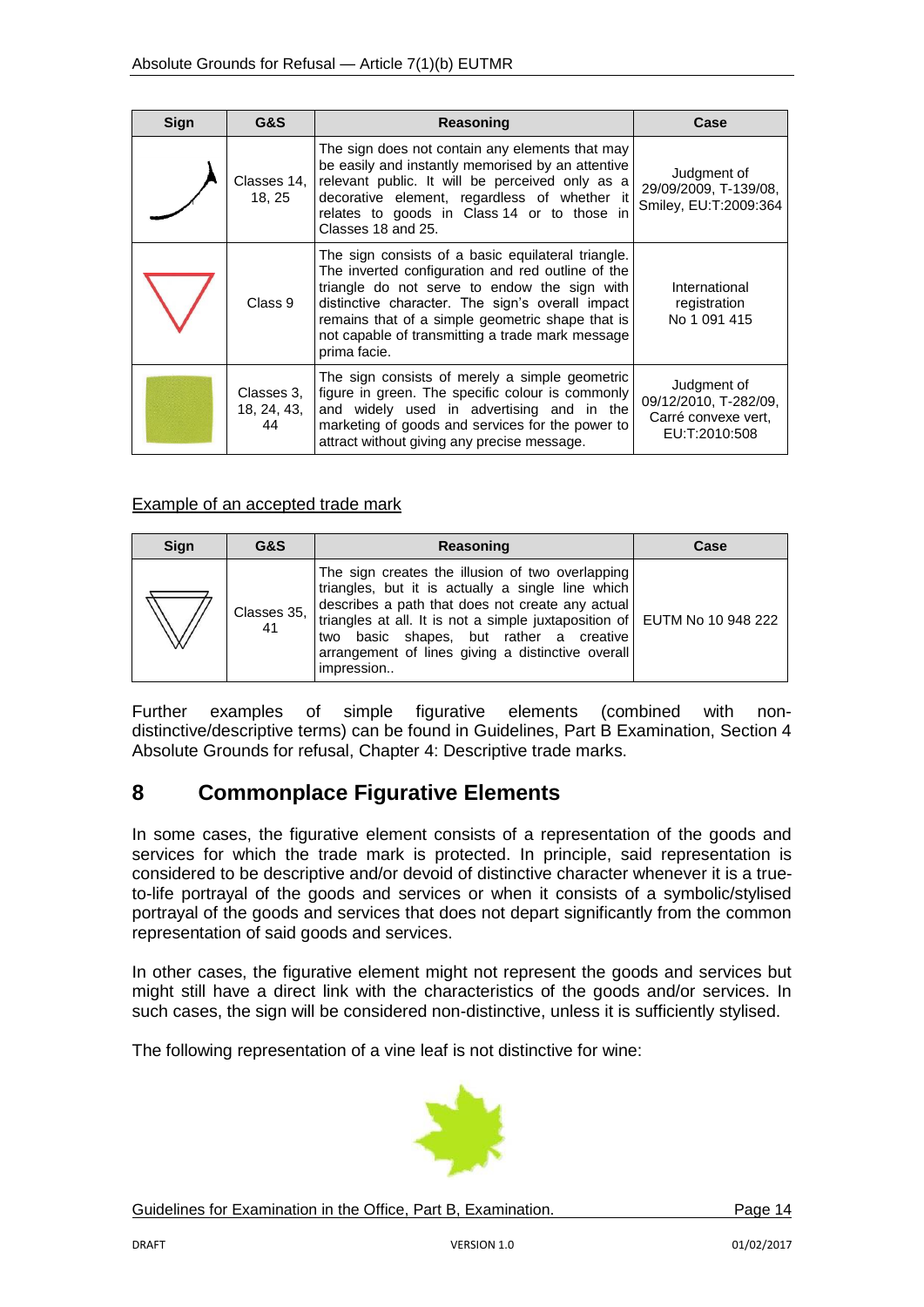Similarly, the following representation of a cow for milk products is not distinctive:



EUTM No 11 345 998, claiming Classes 29 (milk and milk products, etc.) and 35.

The above sign was refused, as representations of cows are commonly used in relation to milk and milk products. The fact that the subject mark consists of an 'aerial' picture of a cow is not sufficient to confer distinctive character on the sign, as slight alterations to a commonplace sign will not make that sign distinctive. The same reasoning would be applicable also to related goods such as 'milk chocolate'.

Further examples of common figurative elements (combined with nondistinctive/descriptive terms) can be found in Guidelines, Part B Examination, Section 4 Absolute Grounds for refusal, Chapter 4: Descriptive trade marks.

# <span id="page-14-0"></span>**9 Typographical Symbols**

Typographical symbols such as a full stop, comma, semicolon, quotation mark or exclamation mark will not be considered by the public as an indication of origin. Consumers will perceive them as a sign meant to catch the consumer's attention but not as a sign that indicates commercial origin. A similar reasoning applies to common currency symbols, such as the  $\epsilon$ ,  $\epsilon$ ,  $\epsilon$  signs; depending on the goods concerned, these signs will only inform consumers that a specific product or service is traded in that currency.

The following marks were objected to.

| <b>Sign</b> | G&S | Reasoning                                                                                                                                                                                                                                                                                                                                                                                                                                                                                                                                                                                            | Case              |
|-------------|-----|------------------------------------------------------------------------------------------------------------------------------------------------------------------------------------------------------------------------------------------------------------------------------------------------------------------------------------------------------------------------------------------------------------------------------------------------------------------------------------------------------------------------------------------------------------------------------------------------------|-------------------|
|             |     | The GC confirmed the finding of the BoA that the<br>trade mark applied for is devoid of the necessary<br>degree of distinctive character. It consists merely<br>of a punctuation mark with no special additional<br>features immediately apparent to customers, and<br>Classes 14, is a commonplace sign that is frequently used in<br>18 and 25   business or in advertising. In view of its frequent<br>use, the relevant consumer will see the<br>exclamation mark as being merely laudatory<br>advertising or something to catch the eye<br>(judgment of 30/09/2009, T-75/08,<br>EU:T:2009:374). | EUTM No 5 332 184 |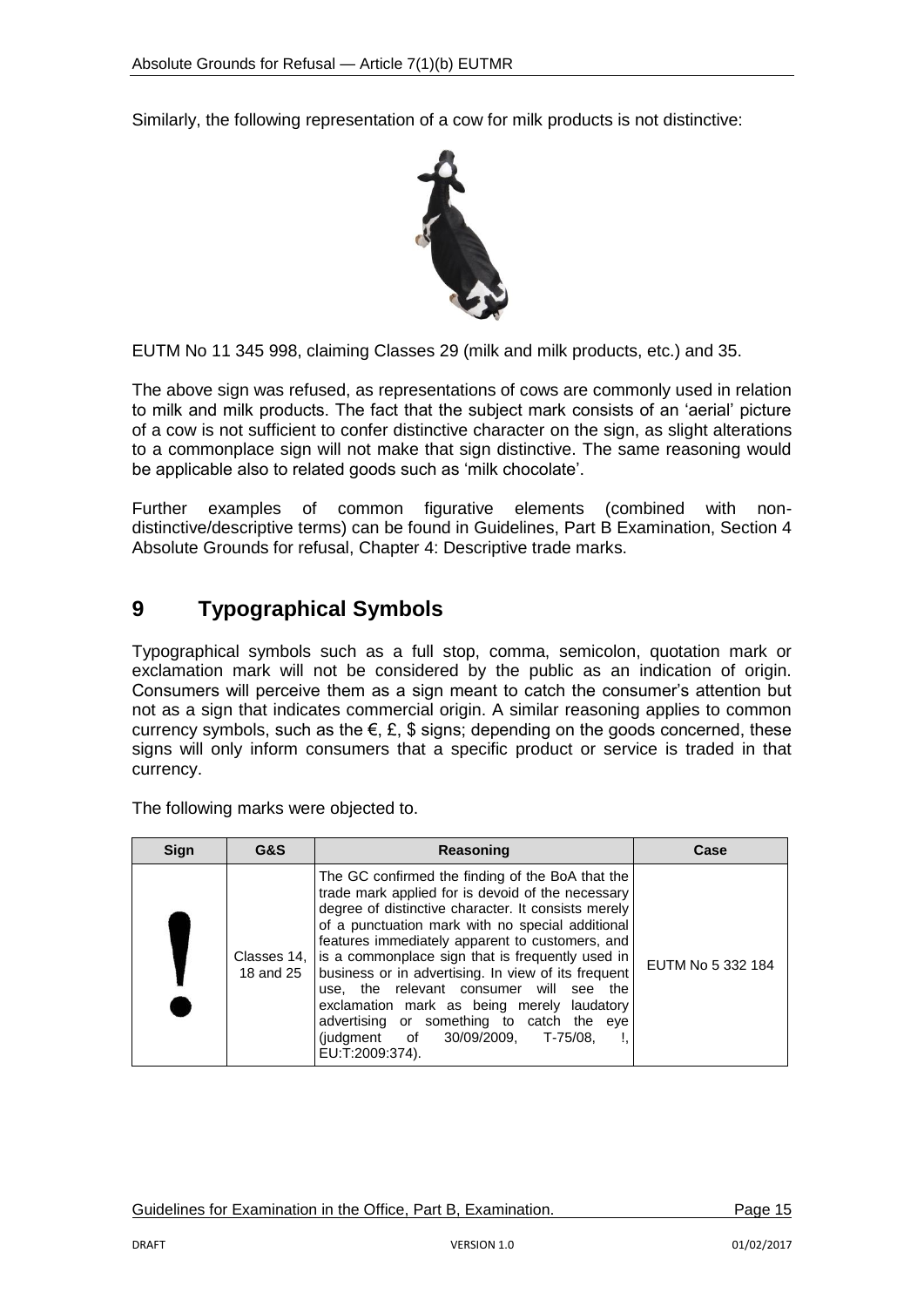| Sign | G&S                             | Reasoning                                                                                                                                                                                                                                                                                                                                                                                                                                                                                                                                                                                                                                                                                                                                                                                                                                                                             | Case              |
|------|---------------------------------|---------------------------------------------------------------------------------------------------------------------------------------------------------------------------------------------------------------------------------------------------------------------------------------------------------------------------------------------------------------------------------------------------------------------------------------------------------------------------------------------------------------------------------------------------------------------------------------------------------------------------------------------------------------------------------------------------------------------------------------------------------------------------------------------------------------------------------------------------------------------------------------|-------------------|
|      | Classes 29,<br>30, 31 and<br>32 | The sign applied for was refused because, in the<br>case of the goods for which the trade mark is<br>protected (foodstuffs and beverages).<br>percentages are particularly important in relation<br>to the price. For example, the percentage sign<br>indicates clearly that there is a favourable<br>cost/benefit ratio because the price has been<br>reduced by a particular percentage in comparison<br>with the normal price. Such a per cent sign in a<br>red circle is also frequently used in connection<br>with clearance sales, special offers, stock<br>clearances or cheap no-name products, etc. The<br>consumer will regard the sign merely as a<br>pictogram conveying the information that the<br>goods for which the trade mark is protected are<br>sold at a reduced price (see decision of<br>16/10/2008, R 998/2008-1, Other mathematical<br>symbols $% (fiq.)$ ). | EUTM No 5 649 256 |

# <span id="page-15-0"></span>**10 Pictograms**

Pictograms are basic and unornamented signs and symbols that will be interpreted as having purely informational or instructional value in relation to the goods or services concerned. Examples would be signs that indicate mode of use (like a picture of a telephone in relation to pizza delivery services) or that convey a universally understandable message (like a knife and fork in relation to the provision of food).

Commonly used pictograms, for example, a white 'P' on a blue background to designate a parking place (this sign could also be objectionable under Article 7(1)(d) EUTMR) or the design of an ice cream to designate that ice cream is sold in the vicinity, are not distinctive in relation to the goods or services in respect of which they are used.

| <b>Sign</b> | Reasoning                                                                                                                                                                                                                                                                                                                                                                                                                                                                                                                                                                                                                                                                                                                | Case                                                                            |
|-------------|--------------------------------------------------------------------------------------------------------------------------------------------------------------------------------------------------------------------------------------------------------------------------------------------------------------------------------------------------------------------------------------------------------------------------------------------------------------------------------------------------------------------------------------------------------------------------------------------------------------------------------------------------------------------------------------------------------------------------|---------------------------------------------------------------------------------|
|             | Taking into account the kind of goods and<br>services for which protection is sought in<br>Classes 9, 35, 36, 38 and 42 (for example, cash<br>dispensers, banking services), the public will see<br>the sign as a practical indication or as directional<br>arrows showing where the magnetic card has to<br>be inserted into the distributor. The association of<br>the triangles with the other elements of the trade<br>mark applied for means that the public concerned<br>will perceive them as directional arrows.<br>Consumers see this type of practical information<br>every day in all kinds of places, such as banks,<br>supermarkets, stations, airports, car parks,<br>telephone boxes, etc. (paras 37-42). | Judgment of<br>02/07/2009, T-414/07,<br>Main tenant une carte.<br>EU:T:2009:242 |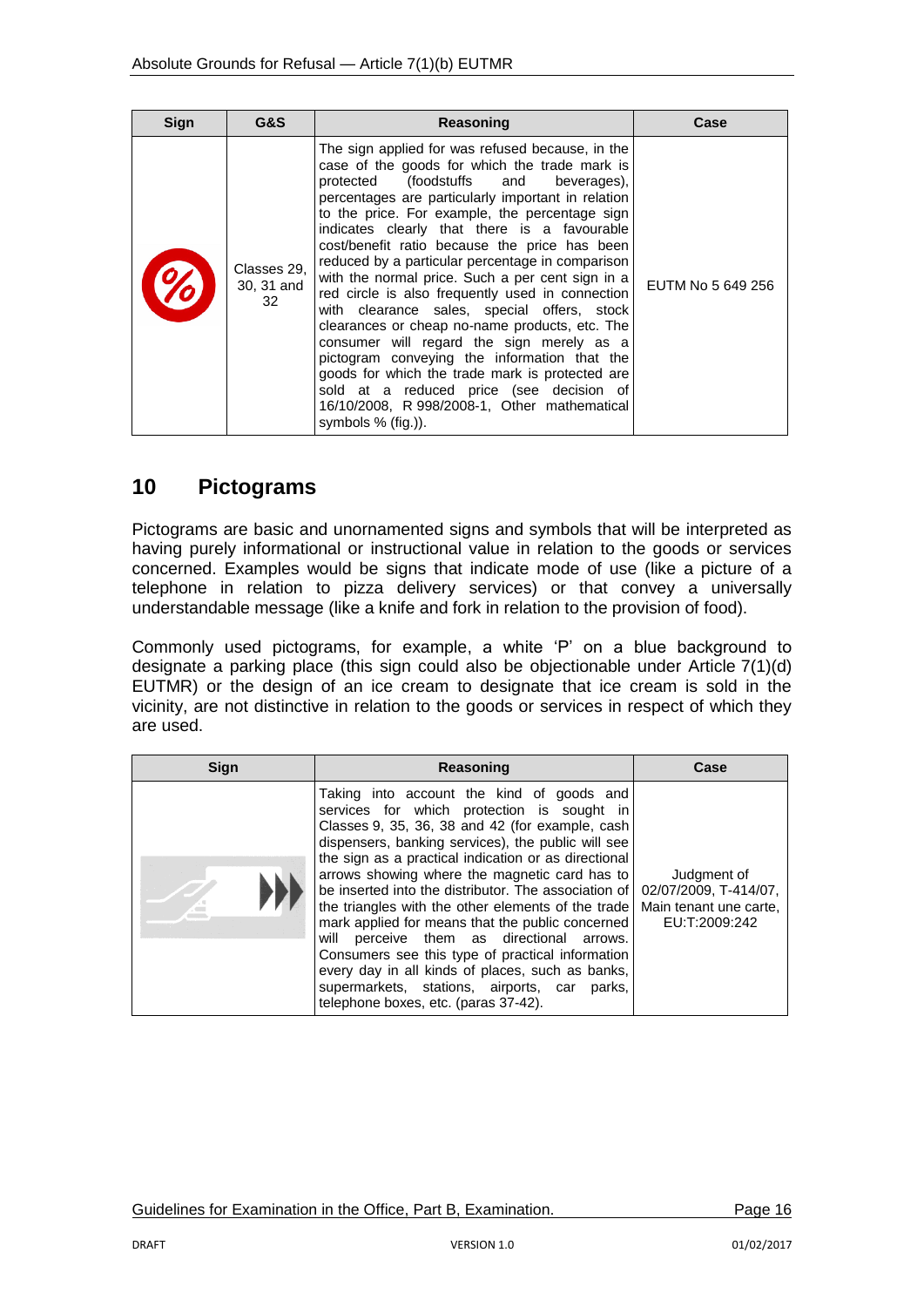| Sign                                      | Reasoning                                                                                                                                                                                                                                                                                                                                                                                                                                                                                         | Case                                                                                                |
|-------------------------------------------|---------------------------------------------------------------------------------------------------------------------------------------------------------------------------------------------------------------------------------------------------------------------------------------------------------------------------------------------------------------------------------------------------------------------------------------------------------------------------------------------------|-----------------------------------------------------------------------------------------------------|
| EUTM No 9 894 528<br>for goods in Class 9 | The above sign was refused as it is identical to<br>the core of the international safety symbol for<br>'high voltage' or 'caution, risk of electric shock'.<br>The device applied for, within the triangle<br>denoting a hazard symbol, has been officially<br>defined by ISO 3864 as the standard high voltage<br>symbol. Because this sign essentially coincides<br>with the customary international sign to indicate a<br>risk of high voltage, it was refused under<br>Article 7(1)(b) EUTMR. | Decision of<br>21/09/2012,<br>R 2124/2011-5,<br><b>DEVICE OF</b><br><b>LIGHTNING BOLT</b><br>(fig.) |
|                                           | Refused for Class 9 goods. The public will<br>encounter this used as a pictogram on a mobile<br>phone, computer, tablet or similar to indicate<br>access to a program or application that allows the<br>user to make notes or write text. Some of these<br>applications convert handwriting into typewritten<br>text.                                                                                                                                                                             | EUTM No 12 717 914                                                                                  |
|                                           | Refused for Class 9 goods. The public will<br>encounter this bar chart used as a pictogram on a<br>mobile phone, computer, tablet or similar to<br>indicate access to a program, tool or application<br>that allows the user to produce statistical material.                                                                                                                                                                                                                                     | EUTM No 12 717 823                                                                                  |
|                                           | Refused for Class 9 goods. The public will<br>encounter this schematic table or lectern used as<br>a pictogram on a mobile phone, computer, tablet<br>or similar to indicate access to a program or<br>application that allows the user to prepare and<br>store presentations, speeches or lectures.                                                                                                                                                                                              | EUTM No 12 717 682                                                                                  |

# <span id="page-16-0"></span>**11 Common/Non-Distinctive Labels**

A figurative sign may be composed of shapes, designs or figures that will be perceived by the relevant public as non-distinctive labels. In this case, the reason for the refusal lies in the fact that such figurative elements are not capable of impressing themselves on the consumer's mind, since they are too simple and/or commonly used in connection with the goods/services for which protection is sought.

See the following examples:

| Sian                                                                                                                                                                                                                       | Reasoning                                                                                                                                                                                                                                                                                                                                          | Case                                        |
|----------------------------------------------------------------------------------------------------------------------------------------------------------------------------------------------------------------------------|----------------------------------------------------------------------------------------------------------------------------------------------------------------------------------------------------------------------------------------------------------------------------------------------------------------------------------------------------|---------------------------------------------|
| EUTM No 4 373 403, filed<br>as a three-dimensional<br>mark claiming protection for<br>goods in Class 16<br>(Adhesive labels; adhesive<br>labels for use with hand<br>labelling appliances; and<br>labels (not of textile)) | The mark applied for is 'devoid of any distinctive<br>character' and was refused under Article 7(1)(b)<br>EUTMR as it is as banal and ordinary as it is<br>possible to get in relation to adhesive labels. The<br>sign says a lot about the nature of the goods and<br>very little, if anything, about the identity of the<br>producer (para, 11). | Decision of<br>22/05/2006.<br>R 1146/2005-2 |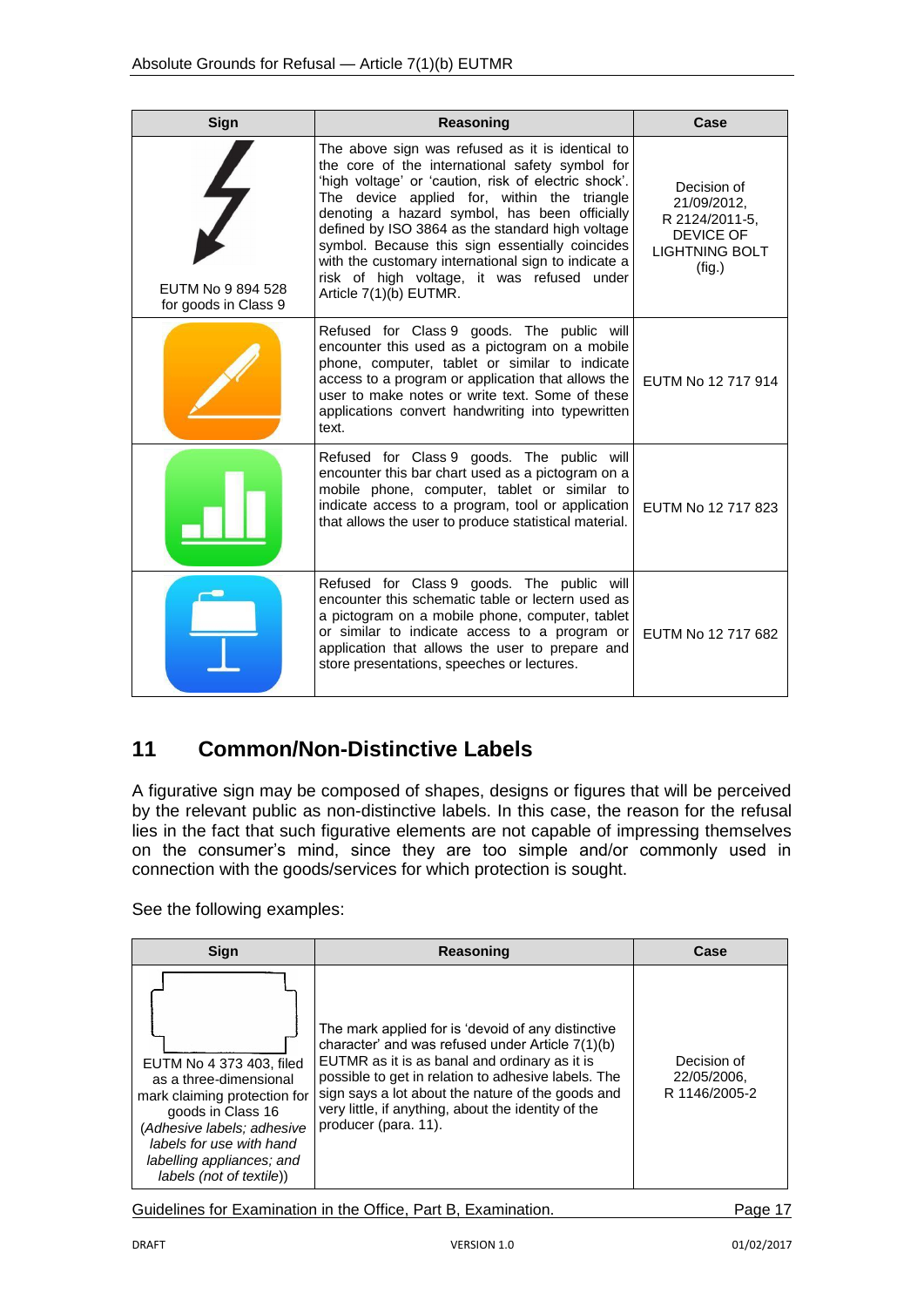| Sign                                                           | Reasoning                                                                                                                                                                                                                                                                                                                                                                                                                                                                                                                                                                                                                                                                                                                                                                                                                                                                                                                            | Case                                                                                  |
|----------------------------------------------------------------|--------------------------------------------------------------------------------------------------------------------------------------------------------------------------------------------------------------------------------------------------------------------------------------------------------------------------------------------------------------------------------------------------------------------------------------------------------------------------------------------------------------------------------------------------------------------------------------------------------------------------------------------------------------------------------------------------------------------------------------------------------------------------------------------------------------------------------------------------------------------------------------------------------------------------------------|---------------------------------------------------------------------------------------|
| EUTM No 9 715 319<br>for goods in Classes 6, 7, 8,<br>9 and 20 | The mark was refused, as its basic shape<br>combined only with a bright yellow colour could<br>not, in the minds of the relevant professional and<br>general public, serve to distinguish the goods for<br>which protection was sought as originating from a<br>particular undertaking. Here, the colour yellow<br>may be perceived as a decoration for the goods,<br>as well as for the purpose of attracting attention to<br>the goods without giving any specific information<br>or precise message as to the commercial origin of<br>the goods. In addition, as is generally known,<br>bright yellow is commonly used in a functional<br>way in relation to a wide range of goods, i.e., inter<br>alia, for increasing the visibility of objects,<br>highlighting or warning. For these reasons, the<br>relevant consumers will not recognise this colour<br>as a trade mark, but will perceive it as an alert or<br>decoration. | Decision of<br>15/01/2013,<br>R 0444/2012-2, Device<br>of a label in yellow<br>colour |

In the same way, the following marks were rejected.





EUTM No 11 177 912 claiming Classes 29, 30 and 31

EUTM No 11 171 279 claiming Classes 29, 30 and 31



EUTM No 10 776 599 claiming, inter alia, goods in Classes 32 and 33

In the three preceding cases, both the colour and the shape of the labels are quite commonplace. The same reasoning applies to the stylised representation of the fruits in the last of the three cases. Furthermore, the said figurative element represents or at least strongly alludes to the ingredients of some of the claimed goods, such as, for example, fruit juices.

# <span id="page-17-0"></span>**12 Three-Dimensional Trade Marks**

### <span id="page-17-1"></span>**12.1 Preliminary remarks**

Article 7(1)(b) EUTMR does not distinguish between different categories of trade mark in determining whether a trade mark is capable of distinguishing the goods or services of one undertaking from those of other undertakings (judgment of 05/03/2003, T-194/01, Soap device, EU:T:2003:53, § 44). In applying this uniform legal standard to different trade marks and categories of trade marks, a distinction must be made in accordance with consumer perception and market conditions.

For signs consisting of the shape of the goods themselves, no stricter criteria apply than for other marks, but it may be more difficult to come to a finding of distinctiveness, as such marks will not necessarily be perceived by the relevant public in the same way as a word or figurative mark (judgment of 08/04/2002, C-136/02 P, Torches, EU:C:2004:592, § 30).

| Guidelines for Examination in the Office, Part B, Examination. |         |
|----------------------------------------------------------------|---------|
|                                                                | Page 18 |
|                                                                |         |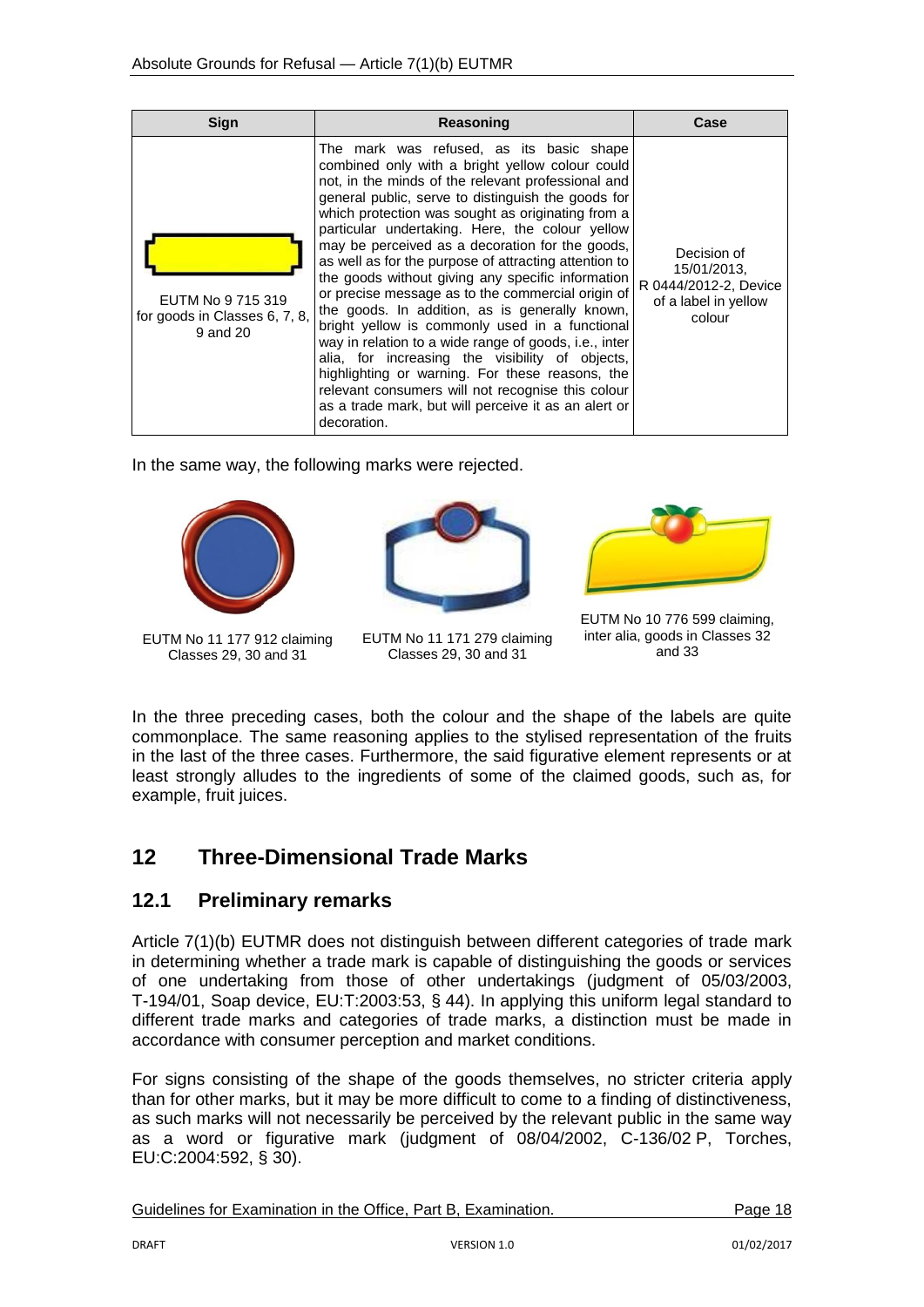Three-dimensional trade marks can be grouped into three categories:

- shapes unrelated to the goods and services themselves
- shapes that consist of the shape of the goods themselves or part of the goods
- the shape of packaging or containers.

### <span id="page-18-0"></span>**12.2 Shapes unrelated to the goods or services themselves**

Shapes that are unrelated to the goods or services themselves (e.g. the Michelin Man) are usually distinctive.

### <span id="page-18-1"></span>**12.3 Shape of the goods themselves or shapes related to the goods or services.**

The case law developed for three-dimensional marks that consist of the representation of the shape of the product itself is also relevant for figurative marks consisting of twodimensional representations of the product or elements of it (judgment of 14/09/2009, T-152/07, Uhr, EU:T:2009:324).

For a shape that is the shape or packaging of the goods applied for, the examination should be conducted in the three following steps.

#### Step 1: Article 7(1)(e) EUTMR analysis

The examiner should first examine whether one of the grounds for refusal under Article 7(1)(e) EUTMR applies, as those cannot be overcome through acquired distinctiveness. With regard to this first step, see Guidelines, Part B Examination, Section 4 Absolute Grounds for refusal, Chapter 14: Acquired distinctiveness through use.

#### Step 2: Identifying the elements of the three-dimensional trade mark

In the second step, the examiner should determine whether the representation of the three-dimensional trade mark contains **other elements,** such as words or labels that might give the trade mark distinctive character. As a general principle, any element that on its own is distinctive will lend the 3D trade mark distinctive character as long as it is perceivable in the normal use of the product and is sufficient to render the mark registrable. Typical examples are words or figurative elements or a combination of these that appear on the exterior of the shape and remain clearly visible, such as labels on bottles. Consequently, even the standard shape of a product can be registered as a 3D trade mark if a distinctive word mark or label appears on it.

However, non-distinctive elements or descriptive elements combined with a standard shape will not confer distinctiveness on that shape (judgment of 18/01/2013, T-137/12, Vibrator, EU:T:2013:26, § 34-36).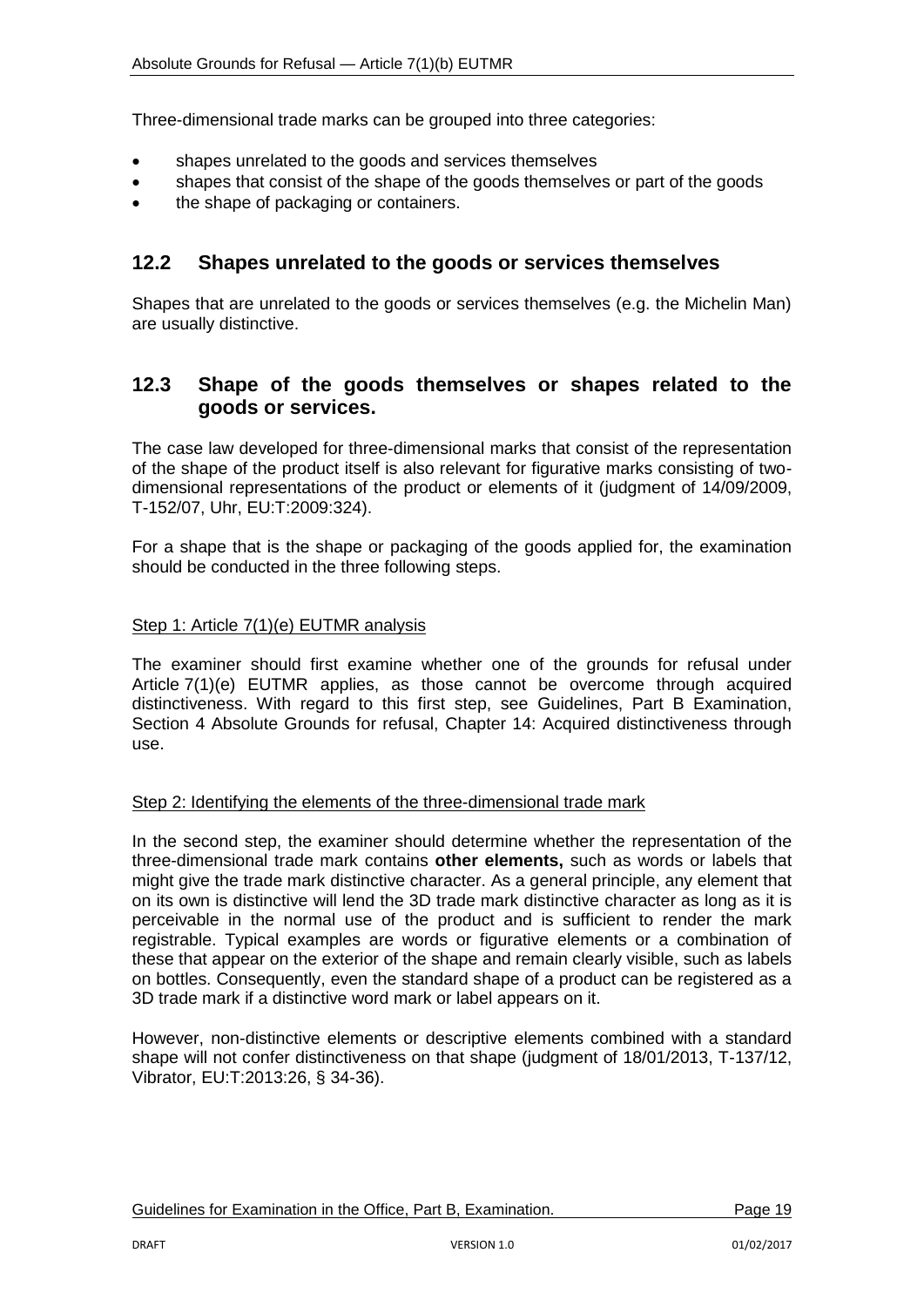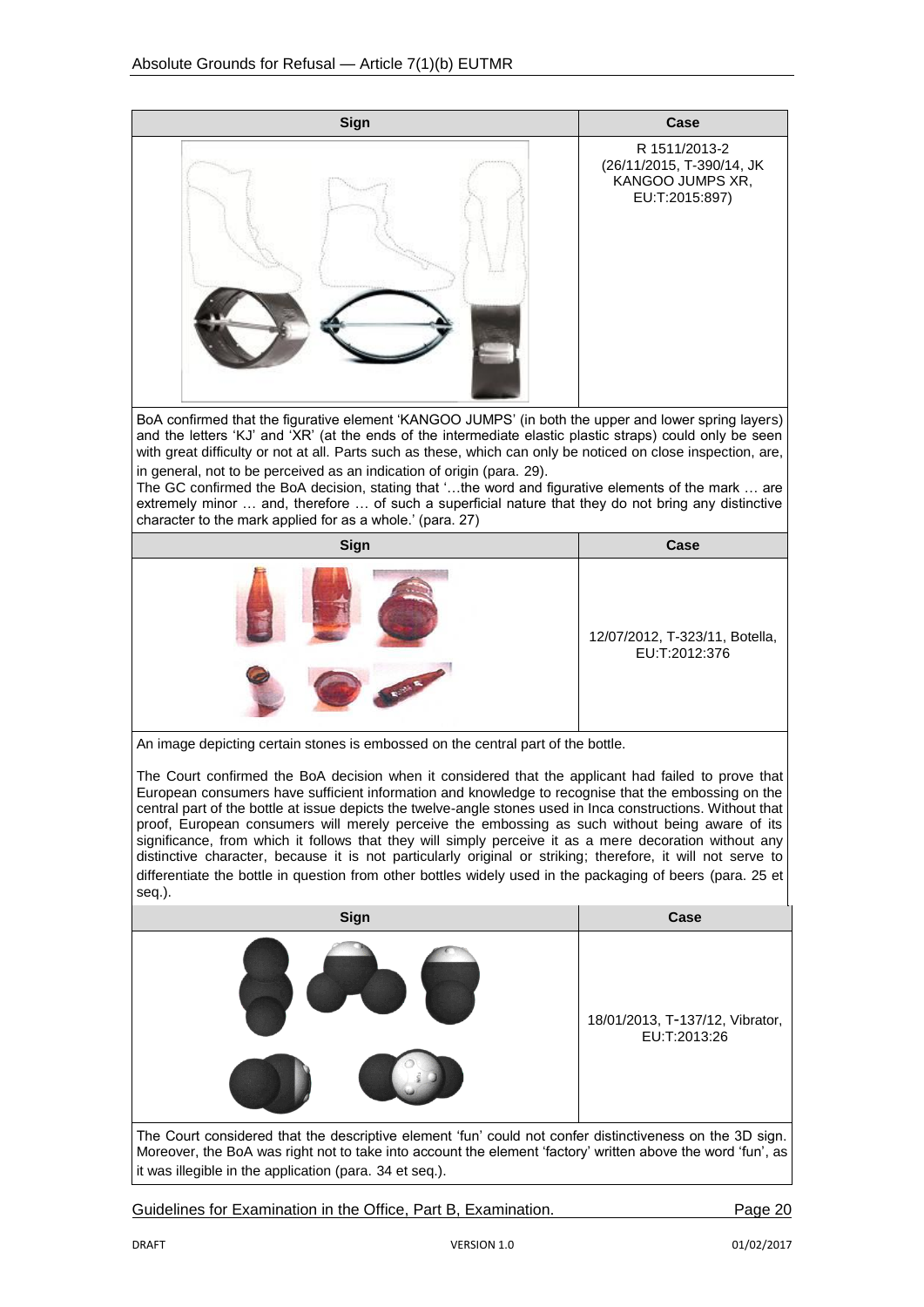#### Step 3: Criteria for distinctiveness of the shape itself

Lastly, the criteria for **distinctiveness of the shape itself** must be checked. The basic test is whether the shape is so materially different from basic, common or expected shapes that it enables a consumer to identify the goods just by their shape and to buy the same item again if he or she has had positive experiences with the goods. Frozen vegetables in the form of a crocodile are a good example of this.

The following criteria are relevant when examining the distinctiveness of three-dimensional trade marks consisting exclusively of the shape of the goods themselves:

- A shape is non-distinctive if it is a basic shape (judgment of 19/09/2001, T-30/00, *Henkel* v *OHMI* (Image d'un produit détergent), EU:T:2001:223) or a combination of basic shapes (decision of 13/04/2000, R 263/1999-3).
- To be distinctive, the shape must depart significantly from the shape that is expected by the consumer, and it must depart significantly from the norm or customs of the sector. The more closely the shape resembles the shape that is most likely to be taken by the product in question, the greater the likelihood that it is not distinctive (judgment of 07/10/2004, C-136/02 P, Torches, EU:C:2004:592, § 31).
- It is not enough for the shape to be just a variant of a common shape or a variant of a number of shapes in an area where there is a huge diversity of designs (judgments of 07/10/2004, C-136/02 P, Torches, EU:C:2004:592, § 32 and 07/02/2002, T-88/00, Torches, EU:T:2002:28, § 37).
- Functional shapes or features of a three-dimensional mark will be perceived by the consumer as such. For example, for washing tablets, bevelled edges avoid damage to laundry, and layers of different colours represent the presence of different active ingredients.

While the public is accustomed to recognising a three-dimensional mark as an indicator of source, this is not necessarily the case where the three-dimensional sign is indistinguishable from the product itself. Consequently, an assessment of distinctive character cannot result in different outcomes for a three-dimensional mark consisting of the design of the product itself and for a figurative mark consisting of a faithful representation of the same product (judgment of 19/09/2001, T-30/00, *Henkel* v *OHMI* (Image d'un produit détergent), EU:T:2001:223, § 49).

#### Specific case: 3D toys, dolls and play figures

Applications for 3D marks in respect of toys, dolls and play figures in Class 28, or for figurative marks consisting of a faithful representation of such goods, must be assessed in the **same way as for other 3D marks**.

To be distinctive, the shape must depart significantly from the shape that is expected by the consumer. In other words, it must depart significantly from the norm or customs of the sector so that it enables a consumer to identify the goods just by their shape.

Guidelines for Examination in the Office, Part B, Examination. The example of the Page 21 This may be complicated by the sheer volume and proliferation of toy animals, figures, dolls and assorted characters in this market sector. Simply adding a **basic** set of **clothing or basic human characteristics** such as eyes or a mouth to a common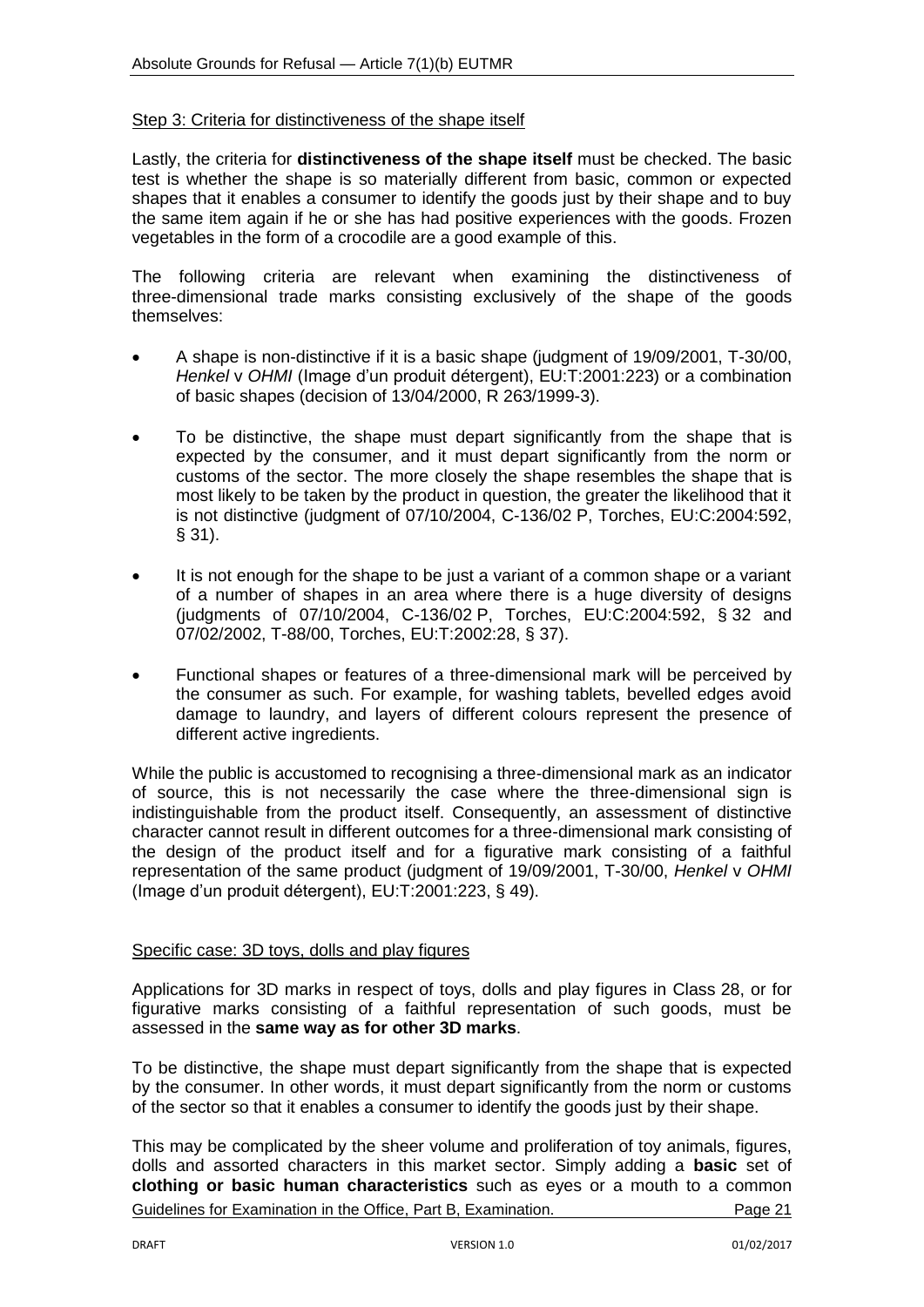plush toy such as a rabbit or a cat will generally not suffice. It is commonplace to present toy dolls and animals in clothing and to provide a separate range of clothing options, so that the user of such goods can change the appearance of the toy. It is also common to humanise the toys to make them more attractive. Within such a highvolume marketplace, the presentation of these goods in such a way will invariably leave the relevant consumer struggling, without prior exposure, to perceive a badge of origin in such marks.

The more basic the character, the more unusual the additional elements must be in order to create a whole that serves to ensure that the relevant public is able to distinguish the applicant's goods from similar goods provided by other undertakings. The final conclusion must be based on the **appearance of the sign as a whole**.

#### Examples:

The following is a list of examples of shapes of goods for which protection has been sought and an analysis of them.

| Sign | Reasoning                                                                                                                                                                                                                                                                                                                                                                                                                                                                                                                                                                                                                                                                                                                                                                                                                                                                     | Case                                                                                                   |
|------|-------------------------------------------------------------------------------------------------------------------------------------------------------------------------------------------------------------------------------------------------------------------------------------------------------------------------------------------------------------------------------------------------------------------------------------------------------------------------------------------------------------------------------------------------------------------------------------------------------------------------------------------------------------------------------------------------------------------------------------------------------------------------------------------------------------------------------------------------------------------------------|--------------------------------------------------------------------------------------------------------|
|      | Figurative marks showing<br>graphic<br>a<br>representation<br>οf<br>naturalistic<br>a<br>reproduction of the goods themselves are<br>not distinctive in relation to such goods.<br>The representation of a tablet for 'washing<br>or dishwashing preparations in tablet form'<br>was refused. The shape, namely a<br>rectangular tablet, is a basic shape and an<br>obvious one for a product intended for use<br>in washing machines or dishwashers. The<br>slightly rounded corners of the tablet are<br>not likely to be perceived by the consumer<br>as a distinctive feature of the shape at<br>issue (judgment of 19/09/2001, T-30/00,<br>Henkel v OHMI (Image d'un produit<br>détergent, EU:T:2001:223, § 44, 53). The<br>same approach has been confirmed by<br>several judgments, including<br>that of<br>04/10/2007, C-144/06 P, Tabs<br>$(3D)$ ,<br>EU:C:2001:577. | Judgment of<br>19/09/2001, T-30/00,<br>Henkel v OHMI (Image<br>d'un produit détergent<br>EU:T:2001:223 |
|      | This shape was refused as it is merely a<br>variant of a common shape of this type of<br>product, i.e. flashlights (para. 31).                                                                                                                                                                                                                                                                                                                                                                                                                                                                                                                                                                                                                                                                                                                                                | Judgment of<br>07/10/2004,<br>C-136/02 P, Torches,<br>EU:C:2004:592                                    |
|      | This shape was refused because it does<br>not depart significantly from the norm or<br>customs of the sector. Even though the<br>goods in this sector typically consist of<br>long shapes, various other shapes exist in<br>the market that are spherical or round<br>(para. 29). The addition of the small<br>descriptive word element 'fun factory' does<br>not remove the overall shape from the<br>scope of non-distinctiveness (para. 36).                                                                                                                                                                                                                                                                                                                                                                                                                               | Judgment of<br>18/01/2013, T-137/12,<br>Vibrator, EU:T:2013:26.                                        |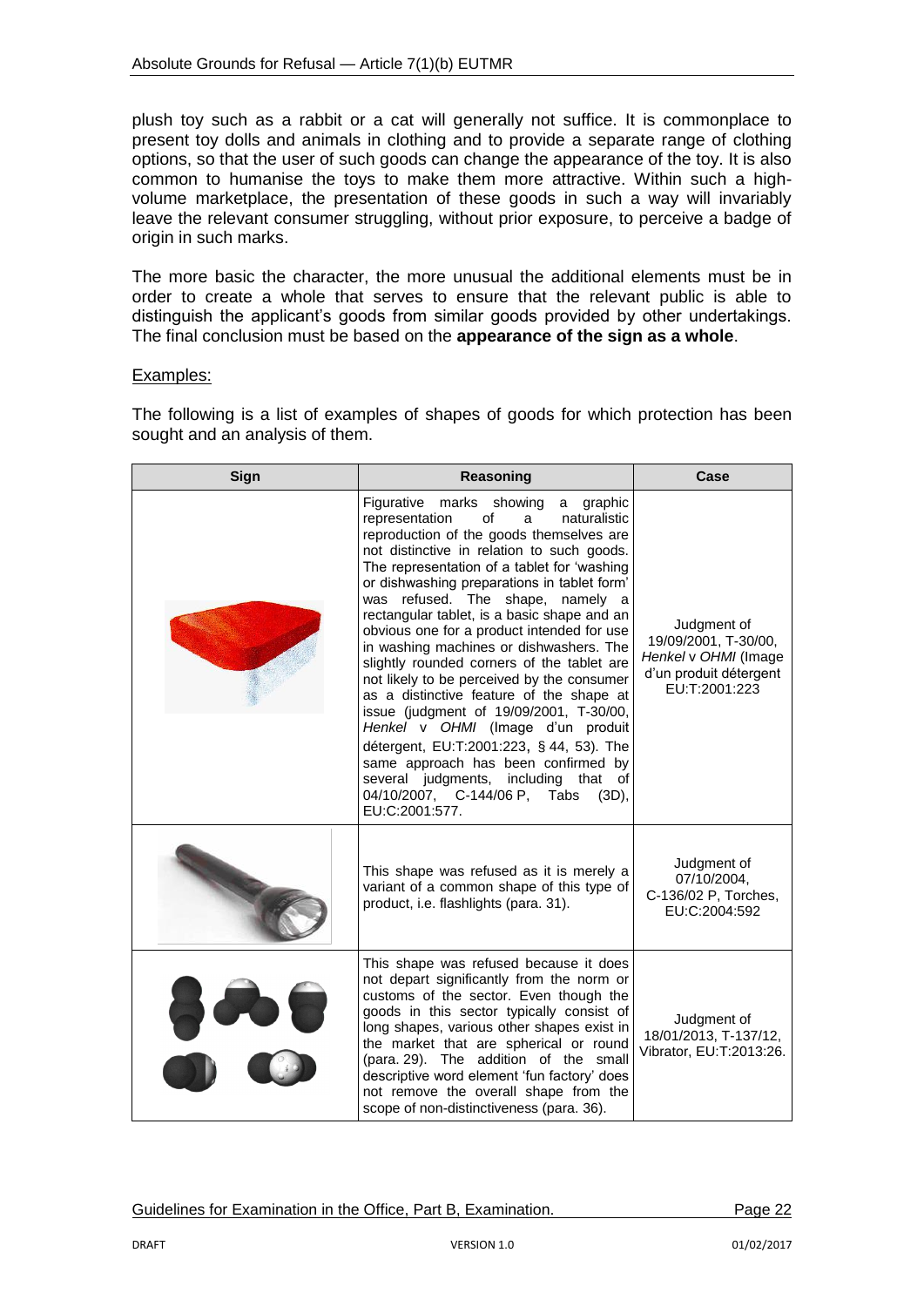| Sign | Reasoning                                                                                                                                                                                                                                                                                                                                                                                                                                                                                                      | Case                                                                           |
|------|----------------------------------------------------------------------------------------------------------------------------------------------------------------------------------------------------------------------------------------------------------------------------------------------------------------------------------------------------------------------------------------------------------------------------------------------------------------------------------------------------------------|--------------------------------------------------------------------------------|
|      | The Court of Justice confirmed the refusal<br>of this three-dimensional sign as not being<br>sufficiently different from the shapes and<br>colours of those commonly used in the<br>chocolate<br>sweet<br>and<br>sectors.<br>The<br>combination with figurative elements will<br>not lead to the application of the criteria for<br>two-dimensional marks.                                                                                                                                                     | Judgment of<br>06/09/2012, C-96/11 P,<br>Milchmäuse,<br>EU:C:2012:537          |
|      | This three-dimensional mark consisting of<br>a handle, applied to goods in Class 8<br>(hand-operated<br>implements<br>used<br>in<br>agriculture,<br>horticulture<br>and<br>forestry,<br>including<br>secateurs.<br>pruning<br>shears,<br>hedge<br>shearers<br>clippers,<br>(hand<br>instruments)), was refused.                                                                                                                                                                                                | Judgment of<br>16/09/2009, T-391/07,<br>Teil des Handgriffes,<br>EU:T:2009:336 |
|      | The Court confirmed the case law on non-<br>distinctiveness of three-dimensional trade<br>marks in the form of a product or its<br>packaging. Even if the oval shape in the<br>EUTM application has a complex hollow<br>on its surface, this cannot be considered<br>as significantly different from the shapes of<br>confectionery available on the market.                                                                                                                                                   | Judgment of<br>12/12/2013, T-156/12,<br>Oval, EU:T:2013:642                    |
|      | The parrot figure applied for, on its own,<br>does not depart sufficiently from the usual<br>form of parrot toys to be seen as a trade<br>mark. Its coat colour resembles the green<br>quite common among parrots. Its head is<br>bigger than normal and it is standing on its<br>hind legs but, in the Board's opinion, the<br>majority of consumers would perceive the<br>parrot shape as an ordinary parrot-shaped<br>toy design, and a rather banal toy, but not<br>as an indication of origin (para. 16). | R 2131/2013-5                                                                  |
|      | Accepted                                                                                                                                                                                                                                                                                                                                                                                                                                                                                                       | EUTM No 015240534                                                              |

Guidelines for Examination in the Office, Part B, Examination. Page 23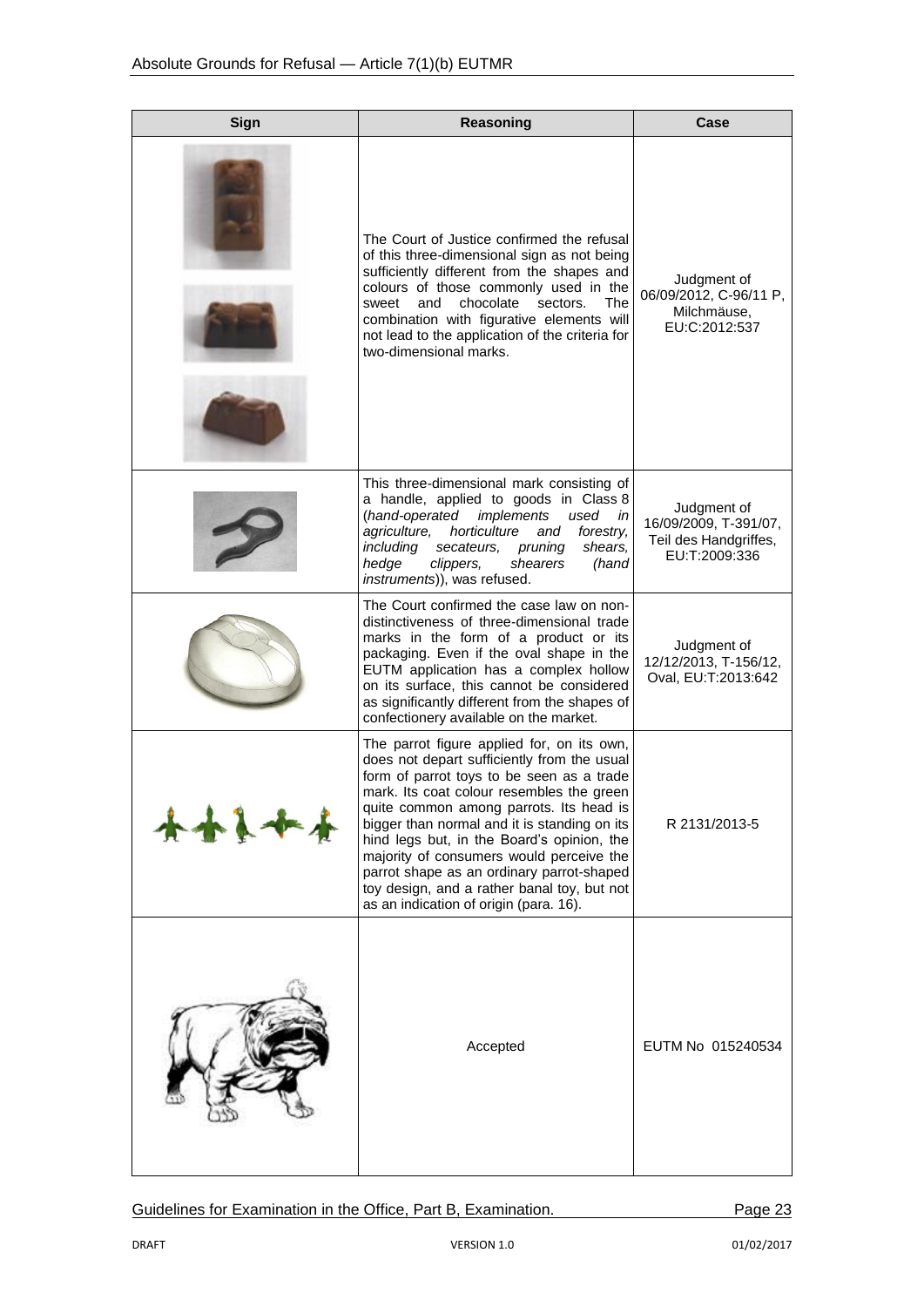Analogous criteria, *mutatis mutandis*, apply to shapes related to services, for example the device of a washing machine for laundry services.

| Class 35 - Retail Services<br>for various goods<br>and<br>services.                                                                                                                                                                                                                                                                                                                                                                                                                                                                                                                                                                                                                                               | R 2224/2015-1 |
|-------------------------------------------------------------------------------------------------------------------------------------------------------------------------------------------------------------------------------------------------------------------------------------------------------------------------------------------------------------------------------------------------------------------------------------------------------------------------------------------------------------------------------------------------------------------------------------------------------------------------------------------------------------------------------------------------------------------|---------------|
| The case law on 3D marks<br>consisting of the shape of<br>the goods applies also with<br>respect to services. The 'get-<br>up'<br>or appearance<br>οf<br>services consists,<br>in<br>particular, of the environment<br>in which they are offered<br>and/or the means used in<br>order to provide the services<br>to the relevant consumer.<br>Such 'get-up' is<br>only<br>distinctive<br>where<br>it.<br>significantly departs from the<br>norms of the relevant sector.<br>The salesroom depicted in<br>the application will<br>be<br>perceived as having the<br>merely functional purpose of<br>enabling consumers<br>to<br>purchase conveniently the<br>goods and services offered<br>for inspection and sale. |               |

## <span id="page-23-0"></span>**12.4 Shape of the packaging**

The same criteria apply for the shape of bottles or containers for the goods. The shape applied for must be materially different from a combination of basic or common elements and must be striking. In the area of containers, regard must also be had to any functional character of a given element. As in the field of containers and bottles, usage in trade might be different for different types of goods, it is recommended to make a search as to which shapes are on the market, by choosing a sufficiently broad category of the goods concerned (i.e. in order to assess the distinctiveness of a milk container, a search must be carried out in relation to containers for beverages in general; see, in that regard, the Opinion of the Advocate General of 14/07/2005, C-173/04 P, *Deutsche SiSi-Werke* v *OHIM*, EU:C:2005:474).

| <b>Sign</b> | Reasoning                                                                                                                                                                                                                                                                                                                                                                                                                                                       | Case                               |
|-------------|-----------------------------------------------------------------------------------------------------------------------------------------------------------------------------------------------------------------------------------------------------------------------------------------------------------------------------------------------------------------------------------------------------------------------------------------------------------------|------------------------------------|
|             | The shape applied for was refused as it was<br>considered that bunny-shaped chocolate with<br>gold wrapping is a common phenomenon on the<br>market corresponding to the industry concerned.<br>An analysis of the individual elements, that is, the   24/05/2012, C-98/11 P,<br>shape of a rabbit, the gold foil wrapping and the<br>red ribbon with a bell, were held both individually<br>and cumulatively devoid of distinctive character<br>(paras 44-47). | Judgment of<br>Hase, EU:C:2012:307 |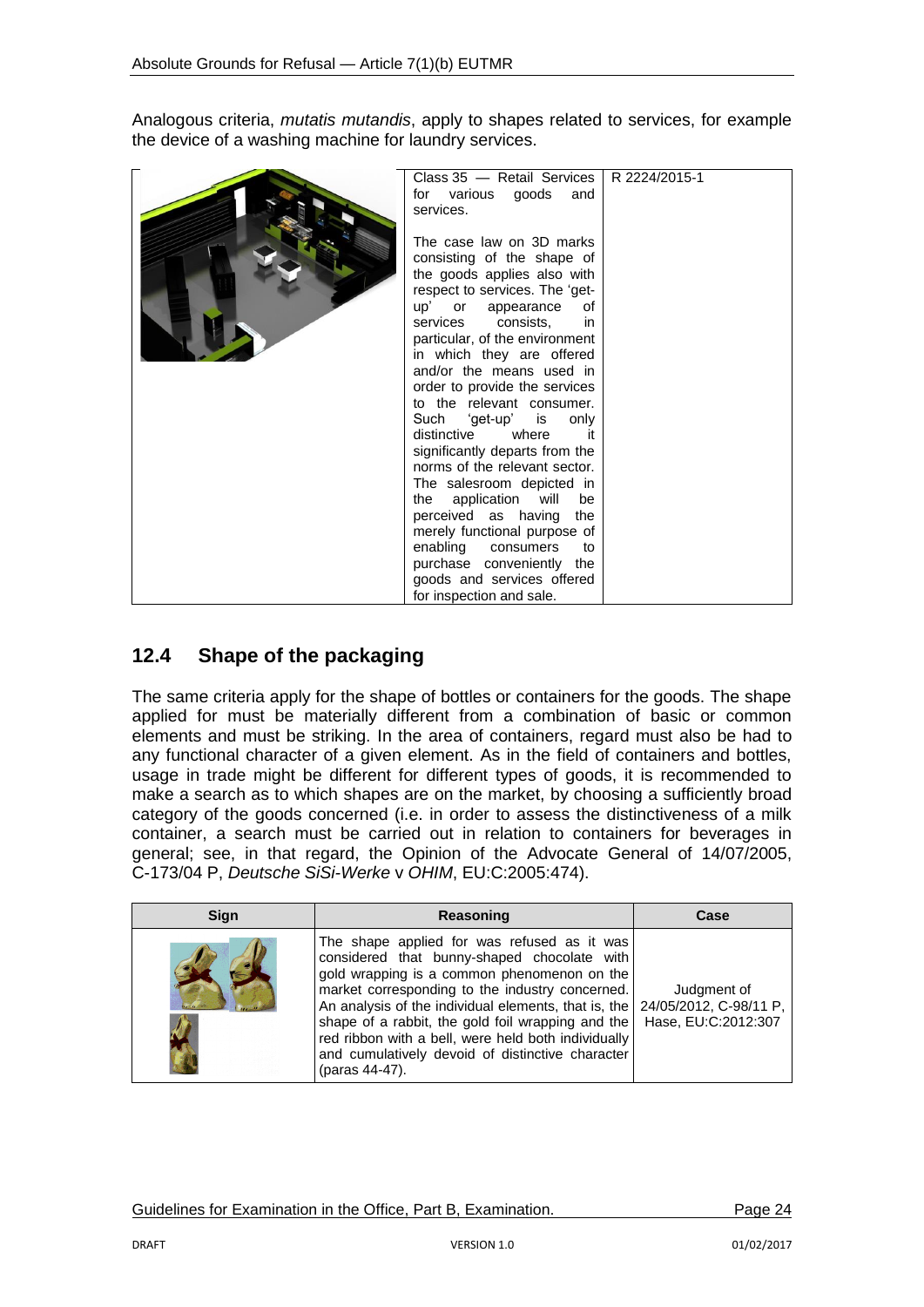| Sign | Reasoning                                                                                                                                                                                                                                                                                                                                                                                                                                                                                                                                                                                                                                                                                                                                                                                                     | Case                                                                         |
|------|---------------------------------------------------------------------------------------------------------------------------------------------------------------------------------------------------------------------------------------------------------------------------------------------------------------------------------------------------------------------------------------------------------------------------------------------------------------------------------------------------------------------------------------------------------------------------------------------------------------------------------------------------------------------------------------------------------------------------------------------------------------------------------------------------------------|------------------------------------------------------------------------------|
|      | The mark, the representation of a twisted wrapper<br>serving as packaging for sweets (and thus not the<br>product itself), was refused registration as it is a<br>'normal and traditional shape for a sweet wrapper<br>and  a large number of sweets so wrapped<br>could be found on the market' (para. 56). The<br>same applies in respect of the colour of the<br>wrapper in question, namely 'light brown<br>(caramel)'. This colour is not unusual in itself, and<br>neither is it rare to see it used for sweet wrappers<br>(para. 56). Therefore, the average consumer will<br>not perceive this packaging in and of itself as an<br>indicator of origin, but merely as a sweet wrapper.                                                                                                                | Judgment of<br>10/11/2004, T-402/02,<br>Bonbonverpackung,<br>EU:T:2004:330   |
|      | The refusal of the shape applied for was<br>confirmed by the General Court. The elongated<br>neck and the flattened body do not depart from<br>the usual shape of a bottle containing the goods<br>for which protection was sought, namely food<br>products including juices, condiments and dairy<br>products. In addition, neither the length of the<br>neck, its diameter nor the proportion between the<br>width and thickness of the bottle is in any way<br>individual (para. 50). Furthermore, even if the<br>ridges around the sides of the bottle could be<br>considered distinctive, these alone are insufficient<br>to influence the overall impression given by the<br>shape applied for to such an extent that it departs<br>significantly from the norm or customs of the<br>sector (para. 53). | Judgment of<br>15/03/2006, T-129/04,<br>Plastikflaschenform,<br>EU:T:2006:84 |
|      | It is a well-known fact that bottles usually contain<br>lines and creases on them. The relief at the top is<br>not sufficiently striking but will be perceived as a<br>mere decorative element. As a whole, the<br>combination of the elements is not sufficiently<br>distinctive. The average consumer of the goods in<br>Class 32 would not consider the shape as an<br>indicator of origin of goods in Class 32.                                                                                                                                                                                                                                                                                                                                                                                           | Judgment of<br>19/04/2013, T-347/10,<br>Getränkeflasche,<br>EU:T:2013:201    |

## <span id="page-24-0"></span>**13 Pattern Marks**

A figurative trade mark can be considered as a 'pattern' mark when it consists exclusively of a set of elements that are repeated regularly.

Pattern marks may cover any kind of goods and services. However, in practice they are more commonly filed in relation to goods such as paper, fabrics, clothing articles, leather goods, jewellery, wallpaper, furniture, tiles, tyres, building products, etc., that is to say, goods that normally feature designs. In these cases, the pattern is nothing else than the outward appearance of the goods. Although patterns may be represented in the form of square/rectangular labels, they should nonetheless be assessed as if they covered the entire surface of the goods for which protection is sought.

It must also be taken into account that when a pattern mark claims protection for goods such as beverages or fluid substances in general, that is to say goods that are normally distributed and sold in containers, the assessment of the design should be made as if it covered the outward surface of the container/packaging itself.

|  | Guidelines for Examination in the Office, Part B, Examination. |  | Page 25 |  |
|--|----------------------------------------------------------------|--|---------|--|
|--|----------------------------------------------------------------|--|---------|--|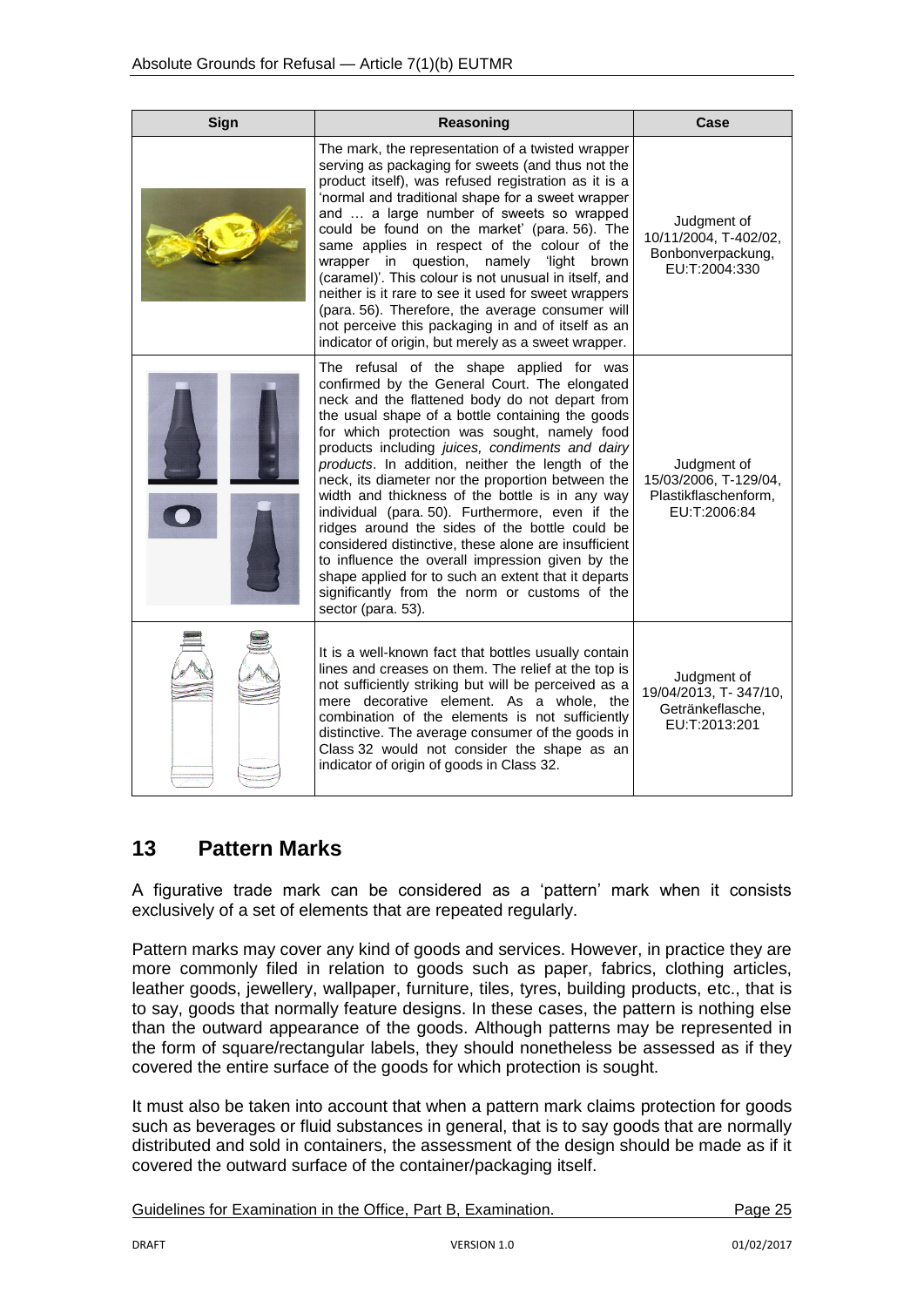It follows from the above that, as a rule, in the assessment of the distinctive character of patterns the examiner should use the same criteria that are applicable to threedimensional marks that consist of the appearance of the product itself (judgment of 19/09/2012, T-329/10, Stoffmuster, EU:T:2012:436).

With regard to services, examiners should bear in mind that pattern marks will be used in practice on letterheads and correspondence, invoices, internet web sites, advertisements, shop signs, etc.

In principle, if a pattern is commonplace, traditional and/or typical, it is devoid of distinctive character. In addition, patterns that consist of basic/simple designs usually lack distinctiveness. The reason for the refusal lies in the fact that such patterns do not convey any 'message' that could make the sign easily memorable for consumers. Paradoxically, the same applies to patterns composed of extraordinarily complex designs. In these cases the complexity of the overall design will not allow the design's individual details to be committed to memory (judgment of 09/10/2002, T-36/01, Glass pattern, EU:T:2002:245, § 28). Indeed, in many cases the targeted public would perceive patterns as merely decorative elements.

In this regard, it must be taken into account that the average consumer tends not to look at things analytically. A trade mark must therefore enable average consumers of the goods/services in question, who are reasonably well informed and reasonably observant and circumspect, to distinguish the product concerned from those of other undertakings without conducting an analytical or comparative examination and without paying particular attention (judgments of 12/02/2004, C-218/01, Perwoll, EU:C:2004:88, § 53; 12/01/2006, C-173/04 P, Standbeutel, EU:C:2006:20, § 29).

The fact that the pattern may also have other functions and/or effects is an additional argument to conclude that it lacks distinctive character. By contrast, if a pattern is fanciful, unusual and/or arbitrary, departs from the norm or customs of the sector or is, more generally, capable of being easily memorised by the targeted consumers, it usually deserves protection as an EUTM.

As seen above, the distinctive character of pattern marks must usually be assessed with regard to goods. Nevertheless, a pattern mark that has been considered devoid of distinctive character for the goods it covers must also be regarded as lacking distinctiveness for services that are closely connected to those goods. For example, a stitching pattern that is devoid of distinctive character for clothing articles and leather goods must be regarded as lacking distinctiveness also for retail services concerning those goods (see by analogy decision of 29/07/2010, R 868/2009-4, A device of a pocket (fig.)). The same considerations would apply to a fabric pattern with regard to services such as *manufacture of fabrics*.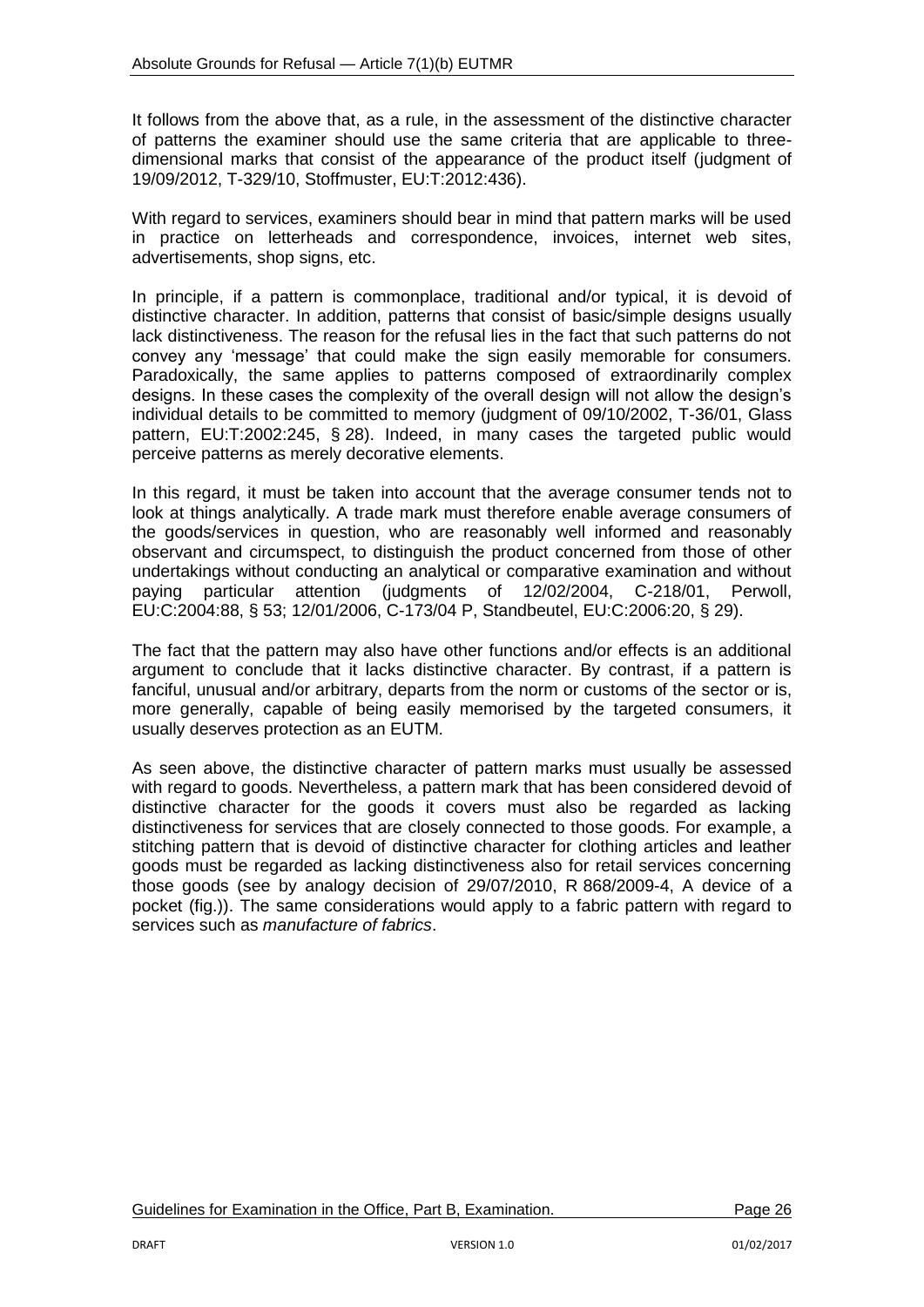### The following is a non-exhaustive list of examples of pattern marks.

| Sign                                                                                                                              | Reasoning                                                                                                                                                                                                                                                                                                                                                                                                                                                                                                                                                                                                                                                         | Case                                                                           |
|-----------------------------------------------------------------------------------------------------------------------------------|-------------------------------------------------------------------------------------------------------------------------------------------------------------------------------------------------------------------------------------------------------------------------------------------------------------------------------------------------------------------------------------------------------------------------------------------------------------------------------------------------------------------------------------------------------------------------------------------------------------------------------------------------------------------|--------------------------------------------------------------------------------|
| EUTM No 8 423 841, filed<br>as a figurative mark in<br>Classes 18, 24 and 25                                                      | The<br>criteria<br>for<br>three-dimensional<br>marks<br>consisting of the appearance of the product itself<br>are also applicable to figurative marks consisting<br>of the appearance of the product itself. In general,<br>a mark consisting of a decorative pattern that is<br>simple and commonplace is considered devoid of<br>any element that could attract the consumers'<br>attention, and insufficient to indicate the source or<br>origin of goods or services. The above pattern<br>mark was a textile pattern and therefore<br>considered to comprise the appearance of the<br>goods itself, as the mark was applied for in<br>Classes 18, 24 and 25. | Judgment of<br>19/09/2012, T-326/10,<br>Stoffmuster,<br>EU:T:2012:436, § 47-48 |
| EUTM No 8 423 501, filed<br>as a figurative mark in<br>Classes 18, 24 and 25                                                      | In this case, similarly to the previous case, the<br>General Court confirmed the refusal of the mark.                                                                                                                                                                                                                                                                                                                                                                                                                                                                                                                                                             | Judgment of<br>19/09/2012, T-329/10,<br>Stoffmuster,<br>EU:T:2012:436          |
| EUTM No 5 066 535 filed<br>as a figurative mark in<br>Class 12 (tyres)                                                            | Where<br>the<br>mark<br>consists<br>of<br>stylised<br>a<br>representation of the goods or services, the<br>relevant consumer will see prima facie the mere<br>representation of the entire product or a specific<br>part thereof. In this case of an application for<br>tyres, the relevant consumer would perceive the<br>mark as merely a representation of the grooves of<br>a tyre, and not an indication of source of origin.<br>The pattern is banal and the mark cannot fulfil its<br>function as indicator of origin.                                                                                                                                     | Examiner's decision<br>without BOA case                                        |
| EUTM No 9 526 261, filed<br>as a figurative mark (Series<br>of stylised V letters),<br>claiming goods in<br>Classes 16, 18 and 25 | The mark was rejected for Classes 18 and 25. It<br>was accepted for Class 16. Though the sign was<br>described as a 'series of stylised V letters', the<br>sign would most probably be perceived by the<br>relevant public either as a series of zigzag<br>stitching or as a set of rhomboidal geometric<br>figures. In any case, the pattern is quite simple<br>and banal and thus devoid of any distinctive<br>character.                                                                                                                                                                                                                                       | Examiner's decision<br>without BOA case                                        |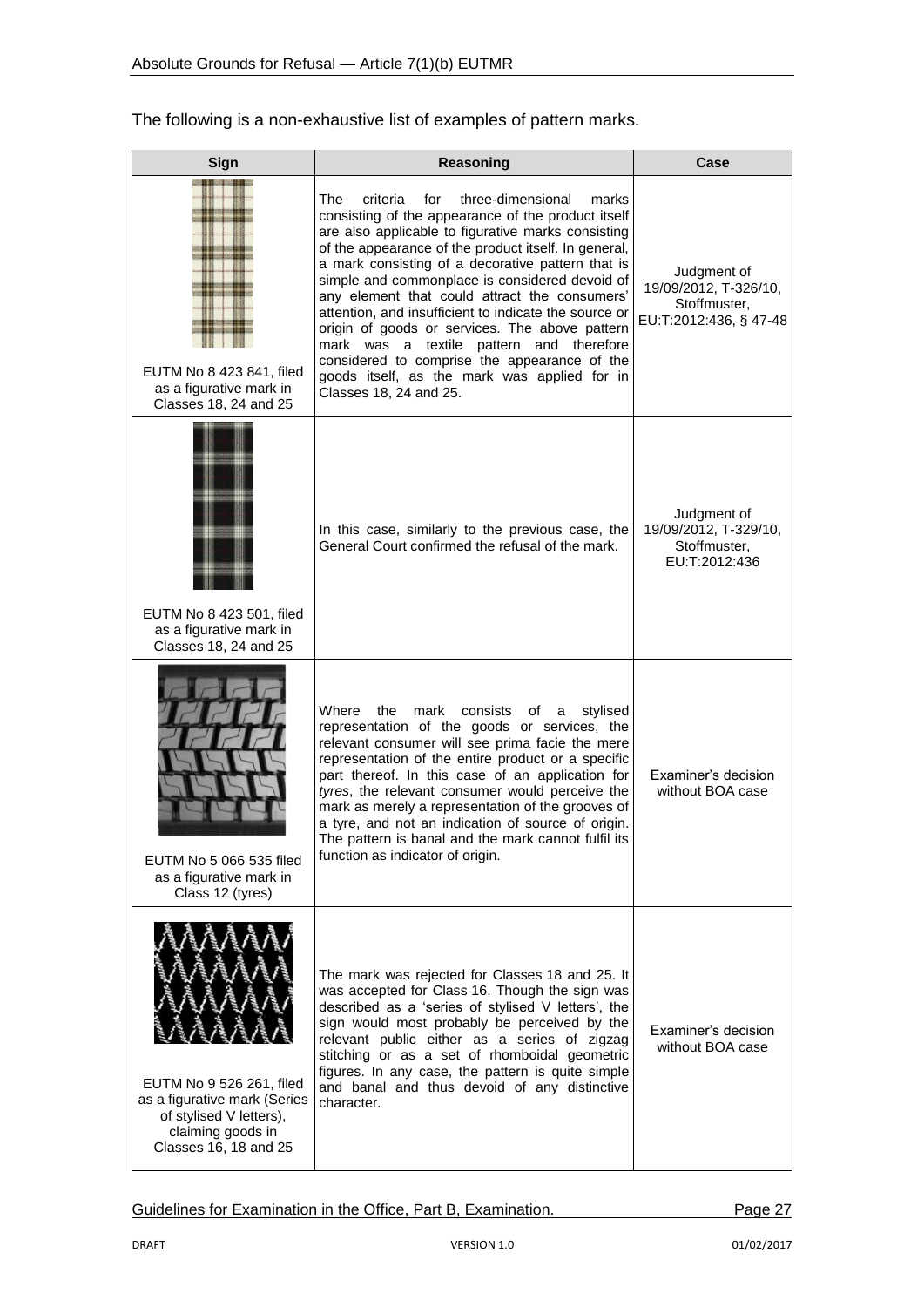| Sign                                                                                                                   | Reasoning                                                                                                                                                                                                                                                                                                                                                                                                                                                                                                                                                                                                                                                                                                                                                                                                                                                                                                                                        | Case                                                                                                                                                                     |  |
|------------------------------------------------------------------------------------------------------------------------|--------------------------------------------------------------------------------------------------------------------------------------------------------------------------------------------------------------------------------------------------------------------------------------------------------------------------------------------------------------------------------------------------------------------------------------------------------------------------------------------------------------------------------------------------------------------------------------------------------------------------------------------------------------------------------------------------------------------------------------------------------------------------------------------------------------------------------------------------------------------------------------------------------------------------------------------------|--------------------------------------------------------------------------------------------------------------------------------------------------------------------------|--|
| EUTM No 9 589 219, filed<br>as a figurative mark for<br>goods in Class 9                                               | The sign, applied for in respect of 'multi-well<br>plates that can be used in chemical or biological<br>using electrochemiluminescence for<br>analysis<br>scientific, laboratory or medical research use',<br>was refused as it does not serve the purpose of<br>indicating origin. The application described the<br>mark as corresponding to a pattern contained on<br>the bottom of the goods, and the examiner was<br>found to be correct in stating that due to the lack<br>of any eye-catching features, the consumer would<br>be unable to perceive it as anything other than a<br>mere decoration of the goods.                                                                                                                                                                                                                                                                                                                           | Decision of 09/10/2012,<br>R 412/2012-2, Device<br>of four identically sized<br>circles (fig.)                                                                           |  |
| EUTM No 6 900 898, for<br>goods in Classes 18 and 25                                                                   | The above mark was refused, as patterns stitched<br>on pockets are commonplace in the fashion<br>sector, and this particular pattern does not contain<br>any memorable or eye-catching features likely to<br>confer a minimum degree of distinctive character<br>such as to enable a consumer to perceive it as<br>anything other than a mere decorative element.                                                                                                                                                                                                                                                                                                                                                                                                                                                                                                                                                                                | Judgment of<br>28/09/2010, T-388/09,<br><b>DESIGN OF TWO</b><br><b>CURVES CROSSED</b><br>AT ONE POINT<br><b>INSERTED ON A</b><br>POCKET (fig.)<br>EU:T:2010:410, § 19-27 |  |
| EUTM No 3 183 068, filed<br>as a figurative mark, for<br>goods in Classes 19 and 21                                    | The mark, which was to be applied to glass<br>refused under Article 7(1)(b)<br>surfaces,<br>was<br>EUTMR. It was reasoned that the relevant<br>consumer is not used to perceiving designs<br>applied to glass surfaces as an indication of origin<br>and that the design is recognisable as a functional<br>component to<br>make the glass<br>opaque.<br>Furthermore, the complexity and fancifulness of<br>pattern<br>insufficient<br>the<br>are<br>to<br>establish<br>distinctiveness, attributable to the ornamental and<br>decorative nature of the design's finish, and do<br>not allow the design's individual details to be<br>committed to memory or to be apprehended<br>without the product's inherent qualities being<br>perceived simultaneously.                                                                                                                                                                                    | Judgment of<br>09/10/2002, T-36/01,<br>Glass pattern,<br>EU:T:2002:245, § 26-28                                                                                          |  |
| EUTM No 10 144 848, filed<br>as a figurative mark for<br>goods in Classes 3, 5, 6,<br>10, 11, 12, 16, 18, 20 and<br>21 | The mark was refused as it is composed of very<br>simple elements and is a basic and banal sign as<br>a whole. For the claimed goods, such as cleaning<br>cloths and antiseptic wipes, the sign applied for<br>can represent their appearance in the sense that<br>the fabric used may have this structure. The sign<br>is merely a repetition of identical squares that<br>does not display any element or noticeable<br>variation, in particular in terms of fancifulness or<br>as regards the way in which its components are<br>combined, that would distinguish it from the usual<br>representation<br>of<br>another<br>regular<br>pattern<br>consisting of a different number of squares.<br>Neither the shape of each individual square nor<br>the way they are combined are immediately<br>noticeable features that could catch the average<br>consumer's attention and cause the consumer to<br>perceive the sign as a distinctive one. | Decision of 14/11/2012,<br>R 2600/2011-1, Device<br>of a black and white<br>pattern                                                                                      |  |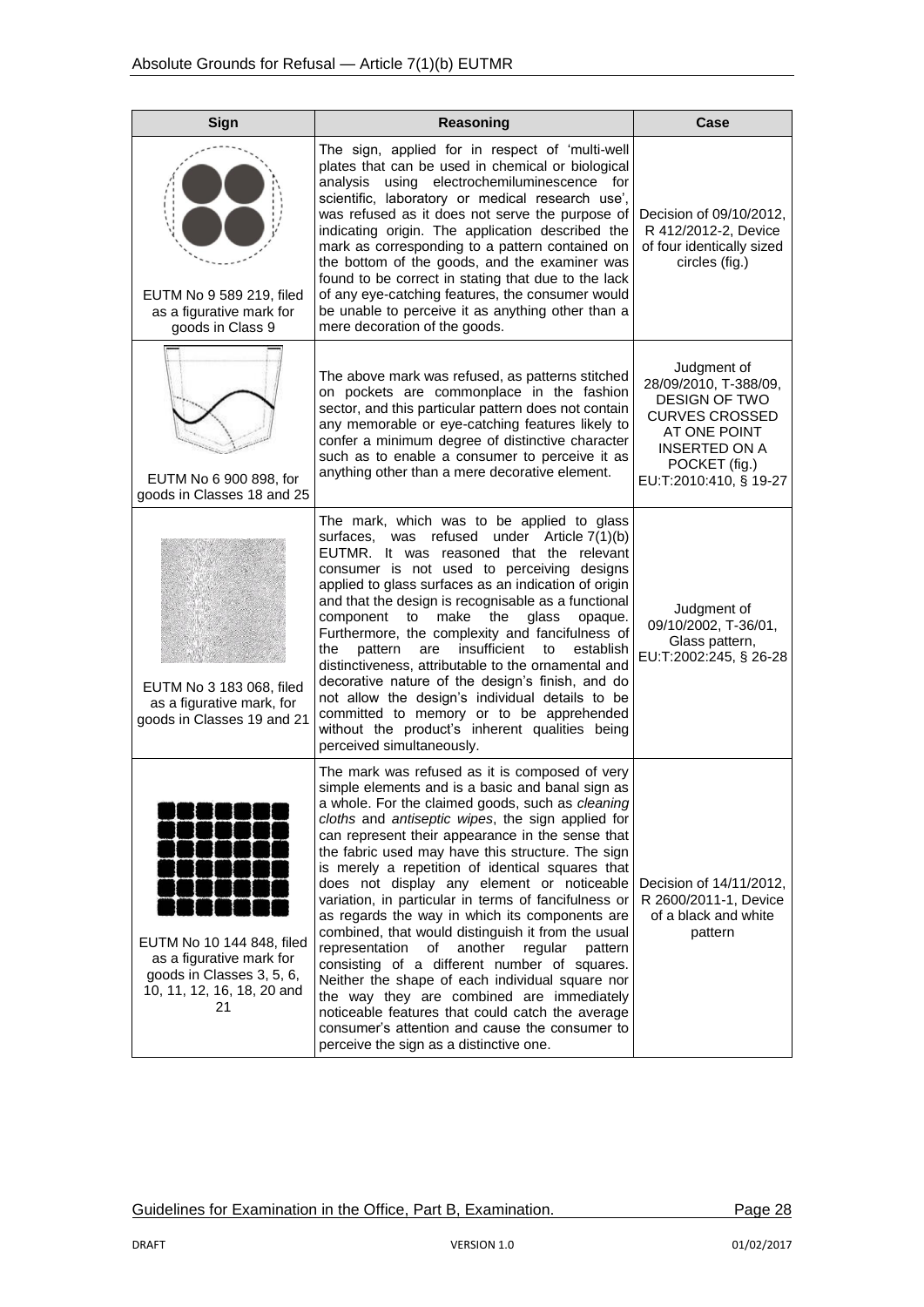| Sign                        | Reasoning                                                                                                                                                                                                                                                                                                                                                                                                                                                                                                                                                                                                                                                                                                                                                                                                        | Case                                                                                                                                                                                                                    |
|-----------------------------|------------------------------------------------------------------------------------------------------------------------------------------------------------------------------------------------------------------------------------------------------------------------------------------------------------------------------------------------------------------------------------------------------------------------------------------------------------------------------------------------------------------------------------------------------------------------------------------------------------------------------------------------------------------------------------------------------------------------------------------------------------------------------------------------------------------|-------------------------------------------------------------------------------------------------------------------------------------------------------------------------------------------------------------------------|
| EUTM No 370 445<br>Class 18 | The chequerboard pattern is a basic and<br>commonplace figurative pattern, since it is<br>composed of a regular succession of squares of<br>the same size that are differentiated by alternating<br>different colours, in this case brown and beige.<br>The pattern thus does not contain any notable<br>variation from the conventional representation of<br>chequerboards and is the same as the traditional<br>form of such a pattern. Even applied to goods<br>such as those falling within Class 18, the pattern<br>in question does not differ from the norm or<br>customs of the sector inasmuch as such goods<br>are generally covered with fabrics of different<br>kinds, and the chequerboard pattern, due to its<br>great simplicity, might constitute precisely one of<br>those patterns (para. 37). | T-359/12. Device of a<br>chequered pattern<br>(maroon & beige),<br>EU:T:2015:215 and<br>T-360/12. Device of a<br>chequered pattern<br>(grey), EU:T:2015:214<br>(Both judgments have<br>been appealed before<br>the CJ.) |

# <span id="page-28-0"></span>**14 Position Marks**

Applications for position marks effectively seek to extend protection to the specific way in which elements (figurative, colour, etc.) are placed or affixed on the product. The representation of the mark applied for must be accompanied by a description indicating the exact nature of the right concerned.

The factors to be taken into account when examining three-dimensional marks are also relevant for position marks. In particular, the examiner must consider whether the relevant consumer will be able to identify a sign that is different from the normal appearance of the products themselves. A further relevant consideration in dealing with position marks is whether the positioning of the mark upon the goods is likely to be understood as having a trade mark context.

Note that even where it is accepted that the relevant public may be attentive to the different aesthetic details of a product, this does not automatically imply that they will perceive it as a trade mark. In certain contexts, and given the norms and customs of particular trades, a position mark may appeal to the eye as an independent feature being distinguishable from the product itself and thus communicating a trade mark message.

The following are examples of the assessment of position marks.

| <b>Sign</b> | AG NOT OK                                                                                                                                                                                                                                                                                                                                                                                                                                                                          | Case                                                       |
|-------------|------------------------------------------------------------------------------------------------------------------------------------------------------------------------------------------------------------------------------------------------------------------------------------------------------------------------------------------------------------------------------------------------------------------------------------------------------------------------------------|------------------------------------------------------------|
|             | In this case, the General Court upheld an<br>objection under Article 7(1)(b) EUTMR. The mark<br>description specified that 'The mark consists of<br>the position of the circular and rectangular fields<br>on a watch face'. The Court considered that the<br>mark was not independent or distinguishable from<br>the form or design of the product itself and that<br>the positioned elements were considered not<br>substantially different from other designs on the<br>market. | Judgment of<br>14/09/2009, T-152/07,<br>Uhr, EU:T:2009:324 |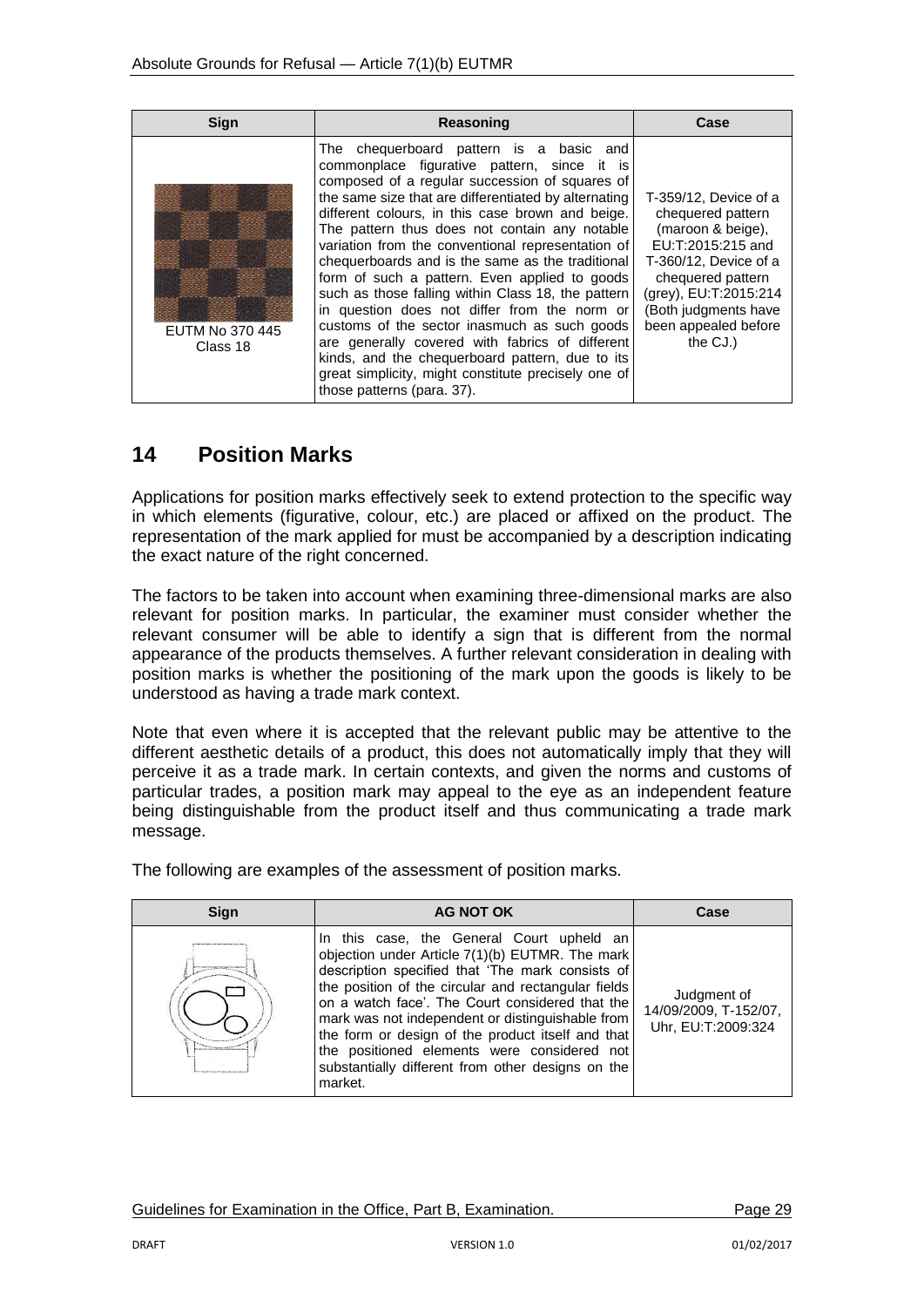| Sign | <b>AG NOT OK</b>                                                                                                                                                                                                                                                                                                                                                                                                                                                                                                                    | Case                                                                                                                                              |
|------|-------------------------------------------------------------------------------------------------------------------------------------------------------------------------------------------------------------------------------------------------------------------------------------------------------------------------------------------------------------------------------------------------------------------------------------------------------------------------------------------------------------------------------------|---------------------------------------------------------------------------------------------------------------------------------------------------|
|      | In this case involving hosiery consisting of an<br>orange strip covering the toe area, the General<br>Court considered that there was no evidence to<br>suggest that the colouring of this part of the<br>product would normally be perceived as having<br>trade mark character. On the contrary, it was<br>considered that this feature would be likely to be<br>perceived as a decorative feature falling within the<br>norms and customs of the market sector. The<br>Article 7(1)b EUTMR objection was therefore<br>maintained. | Judgment of<br>15/06/2010, T-547/08,<br>Strumpf,<br>EU:T:2010:235                                                                                 |
| Sign | <b>AG NOT OK</b>                                                                                                                                                                                                                                                                                                                                                                                                                                                                                                                    | Case                                                                                                                                              |
|      | Buttons are common decorative elements of soft<br>toys. A button is a simple geometrical form which<br>does not depart from the norm or customs of the<br>sector. It is not uncommon to attach badges,<br>rings, ribbons, loops and embroideries to the ears<br>of a soft toy. The relevant public will therefore<br>perceive the two signs applied for as ornamental<br>elements but not as an indication of commercial<br>origin.                                                                                                 | Judgments of<br>16/01/2014<br>T-433/12, Knopff im<br>Stofftierohr,<br>EU:T:2014:8<br>and<br>T-434/12, Fähnchen im<br>Stofftierohr,<br>EU:T:2014:6 |

### <span id="page-29-0"></span>**15 Sound Marks**

The acceptability of a sound mark must, like words or other types of trade marks, depend upon whether the sound is distinctive per se*,* that is, whether the average consumer will perceive the sound as a memorable one that serves to indicate that the goods or services are exclusively associated with one undertaking.

Consumers are not in the habit of making assumptions about the origin of goods in the absence of any graphic or word element, because generally a sound per se is not commonly used in any field of commercial practice as a means of identification.

The perception of the relevant public is not necessarily the same in the case of a sign consisting of a sound per se as it is in the case of a word or figurative mark consisting of a sign that bears no relation to the appearance of the goods it denotes. While the public is accustomed to perceiving word or figurative marks instantly as signs identifying the commercial origin of the goods, the same is not necessarily true where the sign is merely a sound (by analogy, judgment of 04/10/2007, C-144/06 P, Tabs (3D), EU:C:2007:577, § 36). By the same token, **only a sound that departs significantly from the norm or customs of the sector and thereby fulfils its essential function of indicating origin** is not devoid of any distinctive character for the purposes of Article 7(1)(b) EUTMR (by analogy, judgment of 24/05/2012, C-98/11 P, Hase, EU:C:2012:307, § 42).

The kinds of sound marks that are **unlikely** to be accepted without evidence of factual distinctiveness include:

- a) very simple pieces of music consisting of only one or two notes (see examples below);
- b) sounds that are in the common domain (e.g. La Marseillaise, Für Elise);
- c) sounds that are too long to be considered as an indication of origin;
- d) sounds typically linked to specific goods and services (see examples below).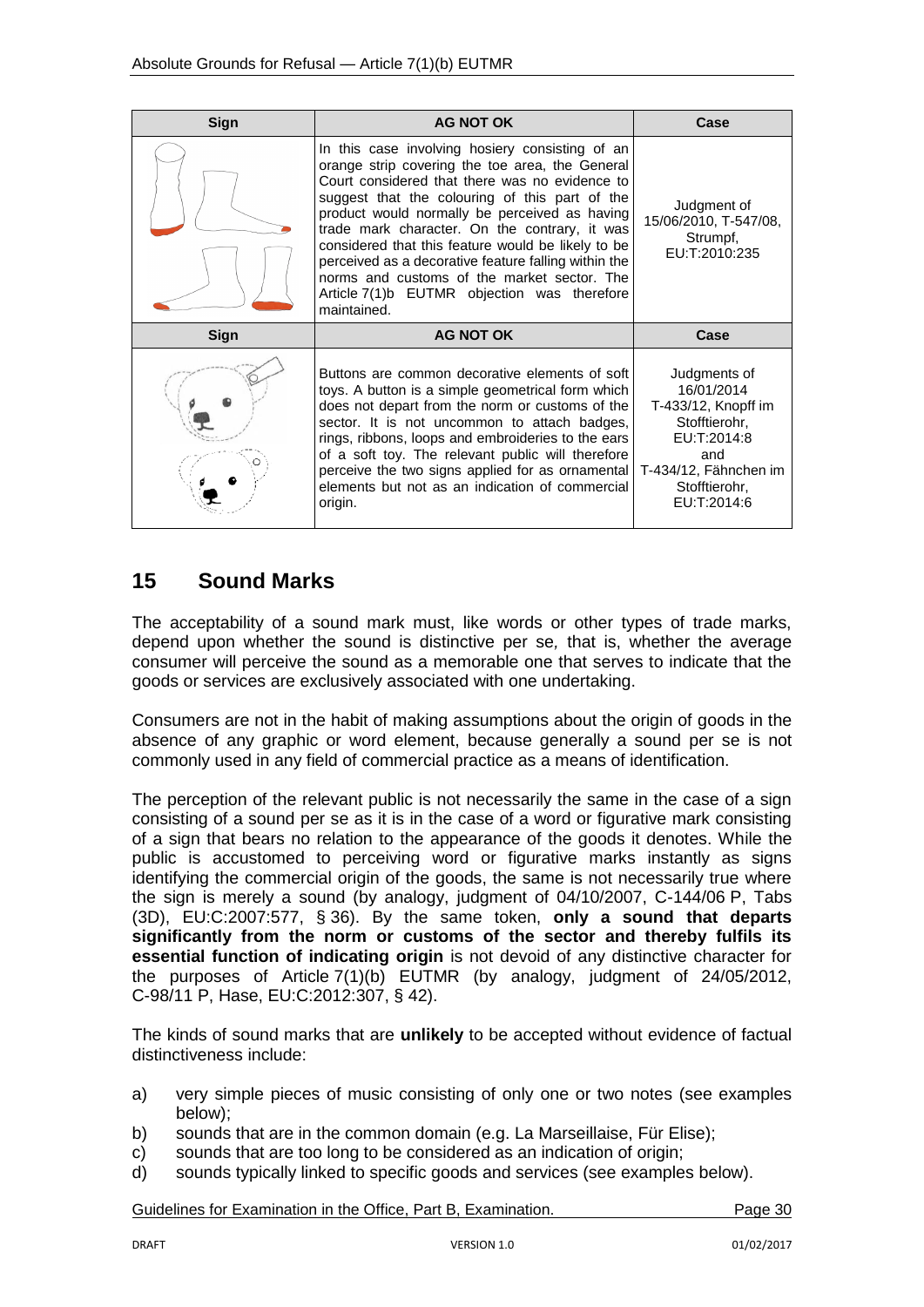Where the sign applied for consists of a non-distinctive sound but includes **other distinctive elements**, such as words or lyrics, it will be considered as a whole.

#### **Examples**

| Sign   | <b>Description</b>                                                                                                                                                                                                                  | <b>G&amp;S</b>                                    | <b>Result</b>             | Reasoning                                                                                                                                                                              | Case            |
|--------|-------------------------------------------------------------------------------------------------------------------------------------------------------------------------------------------------------------------------------------|---------------------------------------------------|---------------------------|----------------------------------------------------------------------------------------------------------------------------------------------------------------------------------------|-----------------|
|        | sequence of four<br>different tones initially<br>falling by a fourth and<br>then rising and ending<br>on the mediant.                                                                                                               | 16, 35,<br>42                                     | <b>Distinctive</b>        | jingle-like sound<br>sequences are<br>capable of<br>identifying<br>goods and<br>services.                                                                                              | R 2056/2013-4   |
|        | る : 一 # コ   -   The first two shorter A<br>notes sound less<br>powerful than the<br>following long and higher<br>C note. The higher and<br>longer C note is thus<br>accentuated on account<br>of its pitch, length and<br>strength. | 9, 16,<br>35, 36,<br>41, 42                       | <b>Distinctive</b>        | According to<br>general life<br>experience,<br>jingle-like sound<br>sequences,<br>enable<br>distinction<br>between goods<br>and services.                                              | R 0087/2014-5   |
|        | <del>*** ** ** ≈ **</del> Piece of music, three<br>seconds long, combining<br>different tones                                                                                                                                       | 9, 14,<br>16, 21,<br>25, 28,<br>35, 38,<br>41, 43 | <b>Distinctive</b>        |                                                                                                                                                                                        | EUTM 11 074 705 |
|        | Computer-generated<br>sound of ten seconds                                                                                                                                                                                          | 9, 28, 41                                         | <b>Distinctive</b>        |                                                                                                                                                                                        | EUTM 11 654 209 |
|        | Computer-generated<br>sound of nearly 30<br>seconds including the<br>sounds of animals<br>followed by the sound of<br>a motor                                                                                                       | 9, 12                                             | <b>Distinctive</b>        |                                                                                                                                                                                        | EUTM 10 654 374 |
| $-120$ | Two musical notes, F<br>and C                                                                                                                                                                                                       | 35, 36,<br>38, 39,<br>41, 42                      | Not distinctive           | A two note<br>'tune' has no<br>impact on the<br>consumer and<br>will only be<br>perceived by<br>the consumer<br>as a very banal<br>sound, such as<br>the 'ding-dong'<br>of a doorbell. | EUTM 4 010 336  |
|        | Two extremely short<br>blips                                                                                                                                                                                                        | 9,38                                              | Not distinctive           | Machine-<br>generated blip<br>that is<br>commonly<br>emitted by<br>computers and<br>other electronic<br>devices                                                                        | EUTM 9 199 167  |
|        | 'Ping' sound, resembling<br>a warning signal                                                                                                                                                                                        |                                                   | 9, 16, 28 Not distinctive | Sound<br>constitutes a<br>warning signal<br>and a direct<br>characteristic of                                                                                                          | R 2444/2013-1   |

Guidelines for Examination in the Office, Part B, Examination. Page 31